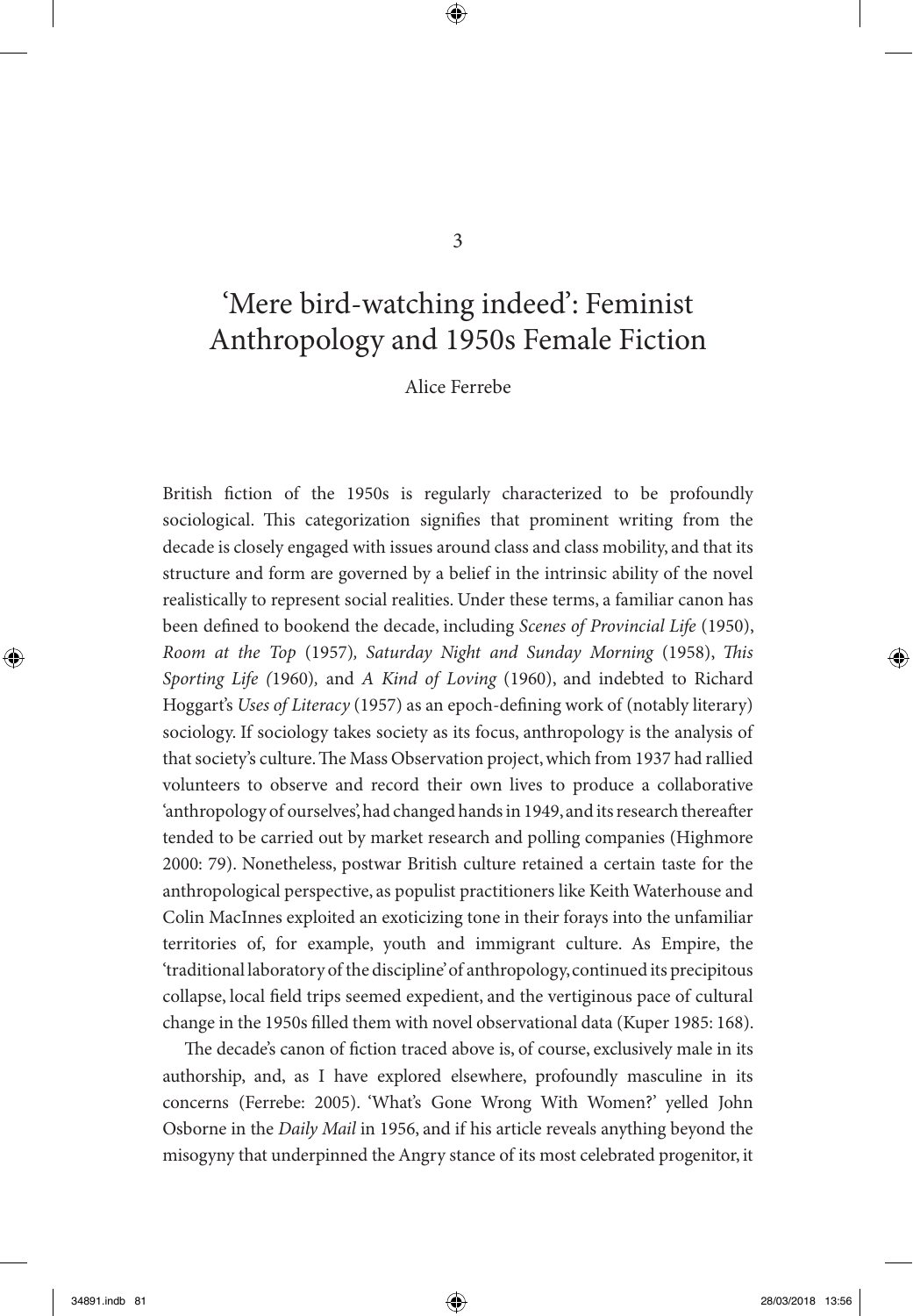⊕

is an intense anxiety over the overbearing and conflicting symbolism of the feminine in 1950s culture: 'we are becoming dominated by female values, by the characteristic female indifference to anything but immediate, personal suffering', Osborne petulantly claimed (1994: 256). Stephanie Spencer notes 'the uneasy relationship between individual women and the powerful construction of "Woman" in the immediate postwar period' (2005: 2); a construction at the nexus of national reconstruction, mass culture and consumerism. From 1947 to 1951 a group of professional women met to consider the whole cultural apparatus of gender in British culture, including the positioning of women in the economy, the workplace and the home, and their representation across a variety of media and texts. 'Is there a feminine point of view distinguishable in literature?' they asked,

Are women writers even to-day, when they write so much, influenced by a masculine pattern and masculine preferences? These questions might be discussed in sixth form classes with great advantage to the budding writer. Our literature and our social idea would gain enormously if we had more women writers with the confidence and originality to force their readers to open their eyes on a new picture of life – its values, joys, sorrows and sensations as they are experienced in the lives of women. (Campbell 1952: 43)

Though the Mass Observation archive has proven an opulent source for historians of women's history, little attention has so far been paid to the influence of anthropological approaches on female-authored fiction of the 1950s, and its potential to yield this 'new picture of life'. It is a decade routinely understood as a trough of effective feminist activity. Yet anthropology's defining strategies, that calibrate the influences of nature and culture, pragmatic effects and symbolic significances, hold clear affinities with the work of the feminist Wave that is to swell during the 1960s. We might at this point speculate as to how its methodologies are pertinent to a decade fraught, in Marjorie Ferguson's analysis, with tensions between 'individual and group norms, between traditional and emergent female roles' (Ferguson 1983: 77).

In 1956, the same year as the opening of Osborne's seminal play *Look Back in Anger*, anthropologist Audrey Richards published *Chisungu: A Girl's Initiation Ceremony Among the Bemba of Zambia*. Her analysis of a rite witnessed during a 1931 field trip broke ground not just in its focus upon an exclusively female cultural practice, but also in its attempt to relate the symbolism of ritual to the structure of society, and in its focus upon the importance of symbolism within kinship roles. Though influenced by the work of her mentor Bronislaw Malinowski, Richards' text notably initiates a new and self-reflexive technique that blends both

◈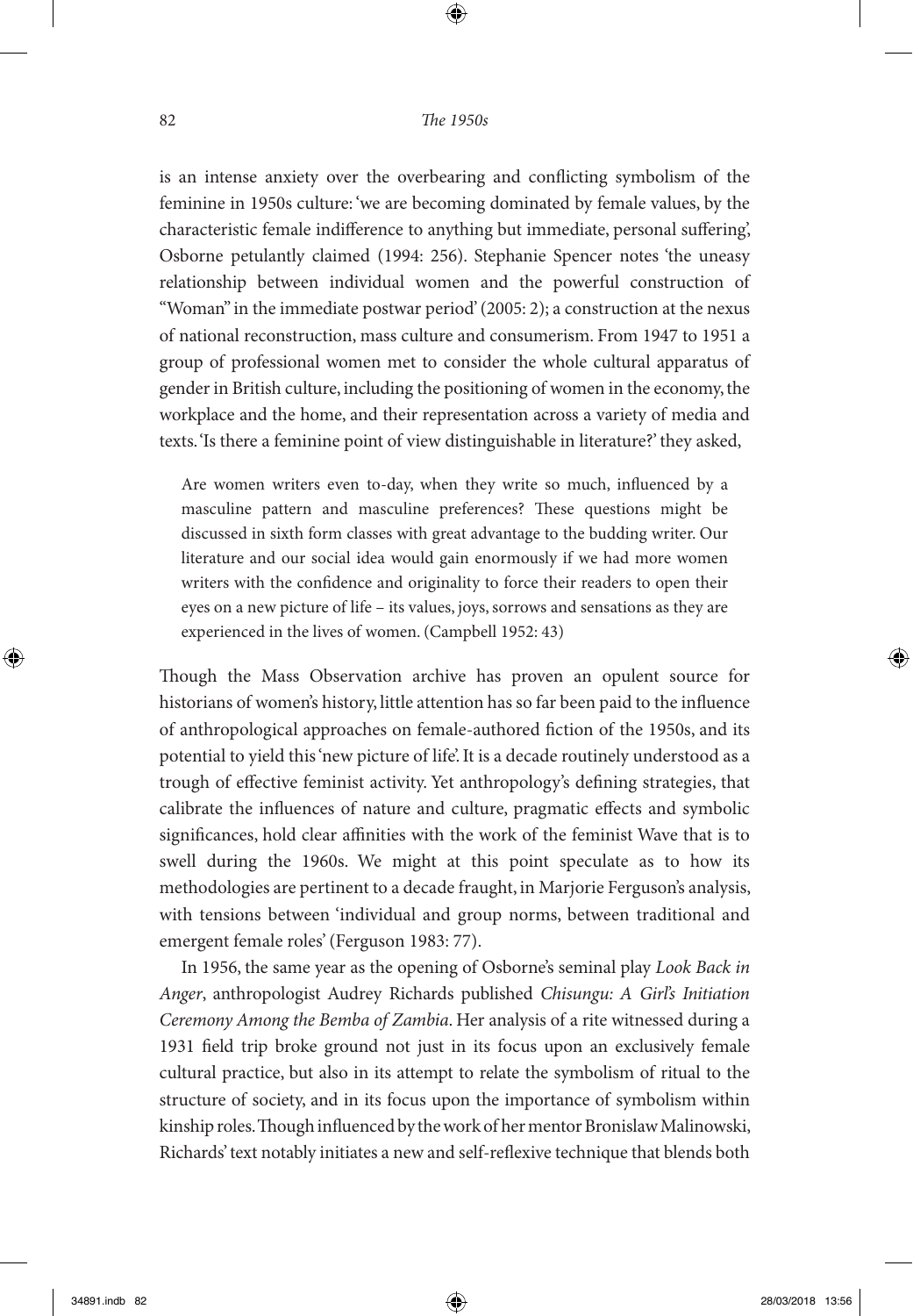⊕

functionalist and structuralist methodologies. Edwin Arderner who, with his wife Shirley, was later to develop the 'muted-group theory' so inspirational to feminist scholar Elaine Showalter, cited Richards' book in his 1976 'Belief and the Problem of Women' as one that 'raised and anticipated many of the problems with which this paper will deal' (1). In the discipline of anthropology, he claimed, with rare exceptions like Richards, 'women anthropologists, of whom so much was hoped, have been among the first to retire from the problem' (1), so that the 'study of women is on a level little higher than the study of the ducks and fowls they commonly own – a mere bird-watching indeed' (1–2).

This chapter will assert that at least some of these missing 'women anthropologists' might be found, in the 1950s at least, in the field of fiction, with key disciplinary questions around culture, category and observation influencing and animating their styles and subject matter in previously unrecognized ways. The Arderners knew at least one fiction writer, Barbara Pym, well – Edwin's *Coastal Bantu of the Cameroons* was first published in 1956 by the International African Institute, where Pym worked*,* and the editor's introduction thanks Pym on Arderner's behalf 'for her help during the final editing of the manuscript' (vi). Hazel Holt, Pym's biographer, identifies a distinct mode of practice in Pym's work, noting how, even when her novels fell out of publication, her 'natural curiosity, her detective work, her "research into the lives of ordinary people" continued, to become (especially in her notebooks) what the keeping of field notes is to an anthropologist' (Pym, 1984: xv). It is Pym's third novel, the 1955 *Less Than Angels* which offers, in Muriel Schulz's words, an 'anthropology of anthropologists' (1987: 113). It opens with an extraordinary paragraph in which the observations of Catherine Oliphant, a young(ish) writer herself, meld the inappropriately ornate décor of a drab London counter-café (peacock mosaics, no less) with the Byzantine interior of an Italian church, concluding from its denizens' indifference that 'the cult of peacock worship, if it had ever existed, had fallen into disuse' (Pym 2012: 1). Immediately, Pym has established a foundational principle for her novel. Home, the passage emphasizes, is a site of anthropological significance, and one which can be transfigured by a combination of careful observation and creativity.

The cult of peacock worship parodies what Michael Cots identifies as the 'structuring principle' of the novel – the character Tom Mallow (1989: 66). Such central maleness is atypical in Pym's oeuvre (though Tom's predominantly absent presence, prefigured by the café customers' obliviousness to the peacock's masculine magnificence, undermines it). Yet this is an unusual Pymian novel in other ways too; the assigning of a merely marginal role to the Church, and the fact that, in Robert Liddell's words, it is so 'nearly a love-story', for example (1989: 59).

◈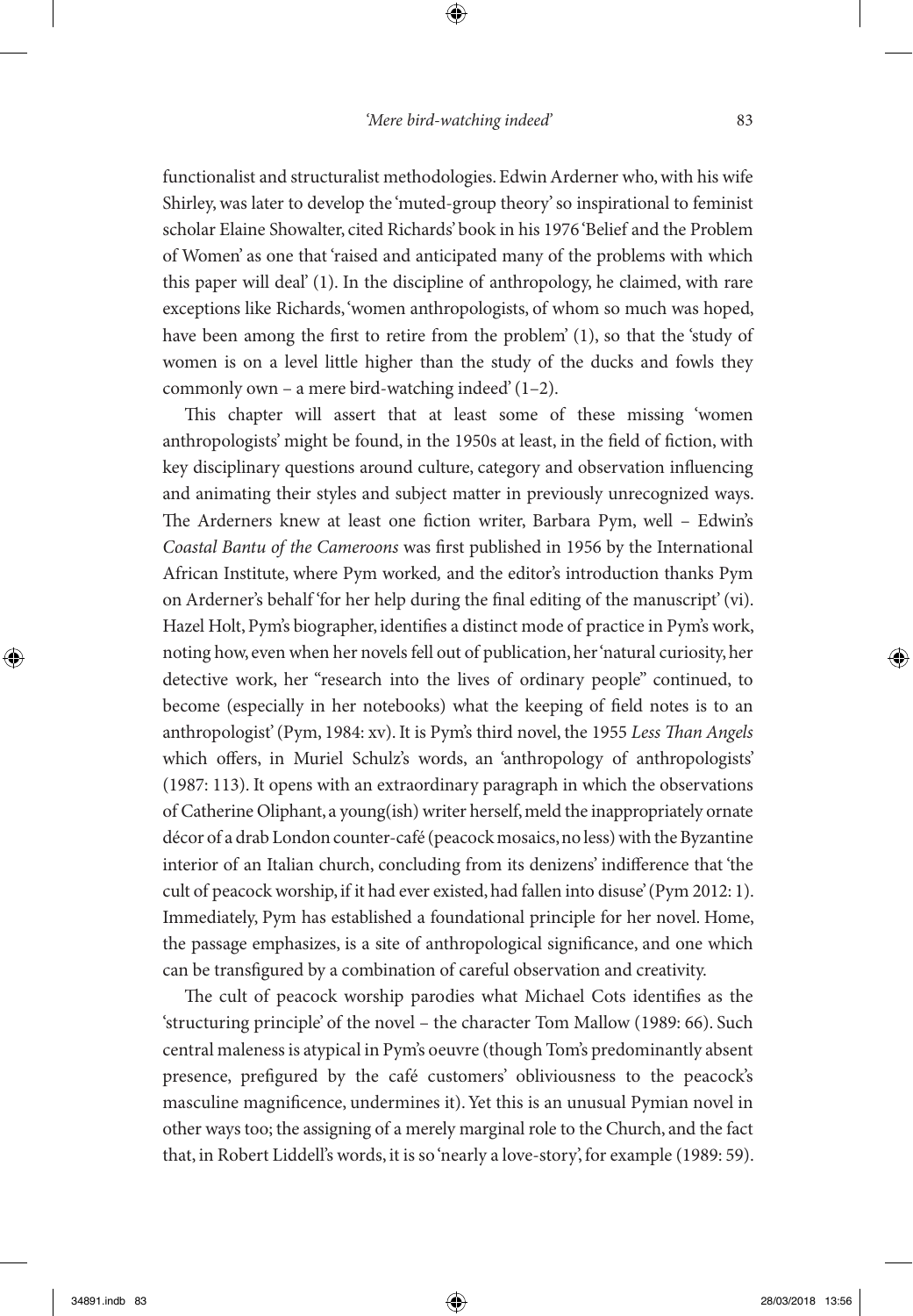⊕

The critical focus of its 'anthropology of anthropologists' alights upon the discipline's dominance by masculine principles, including the ruthless imposition of pre-ascribed categories of knowledge. Later in the novel anthropologist Alaric Lydgate hurries to point out 'that his notes dealt almost entirely with religion and material culture and would therefore be of very little use to anyone writing a thesis on social and political structure': as far as he is concerned, never the twain of social and political structures shall meet (Pym 2012: 88). Catherine, meanwhile, is doing more than mere bird-watching of that peacock: her humorous yet serious comparisons between counter-café and church refute those boundaries between religious and material culture, just as they uphold the everyday as a site of potential transcendence.

The novel's construction of a devotional cult around Tom is a prescient parody of what Susan Sontag was later to identify in Claude Lévi-Strauss's professional practice as the role of 'the anthropologist as hero' (Sontag, 1994). Needless to say, this role is gendered. Tom Harrisson shamelessly sold the Mass Observation project he co-founded as an opportunity for exotic adventures, in which the 'wilds of Lancashire or the mysteries of the East End' were promoted as being 'as little explored as the cannibal interior of the New Hebrides, or the head-hunter hinterland of Borneo' (Highmore, 2000: 79). In the anthropological community surrounding Pym's fictional Institute, professional heroism can be acquired by only one route – being 'in the field' (and a necessarily foreign field at that) (Pym 2012: 16). The shared recognition of the glamour achieved by (international) fieldwork is one of the bonds across the generational divide between an older generation of colonial amateurs (like Alaric Lydgate) and the young, professionalized social scientists (like Tom Mallow). James Buzard has identified in ethnographic process 'a narrative pattern of entrance (close association of culture and place) and withdrawal (dissociation of culture and place) – a pattern plainly amenable to masculinist romance' (Buzard 2005: 27). It is amenable, of course, to imperial romance too.

Catherine's professional practice (aside from her amateur, instinctive anthropological work) also involves the fostering of romantic glamour. Her income depends upon women's magazines, a medium recognized as a site of the intense cultural production of gender: 'These journals [. . .] are about femininity itself, as a state, a condition, a craft and an art form which comprise a set of practices and beliefs' (Ferguson 1983: 1). In the course of the narrative we witness her progress on, amongst others, 'The Rose Garden', a love story, and an article on how to give an '"in-expensive" cocktail party' (Pym 2012: 21–2, 240). Pym makes, within Catherine's experience, a direct connection between domesticity and romance

◈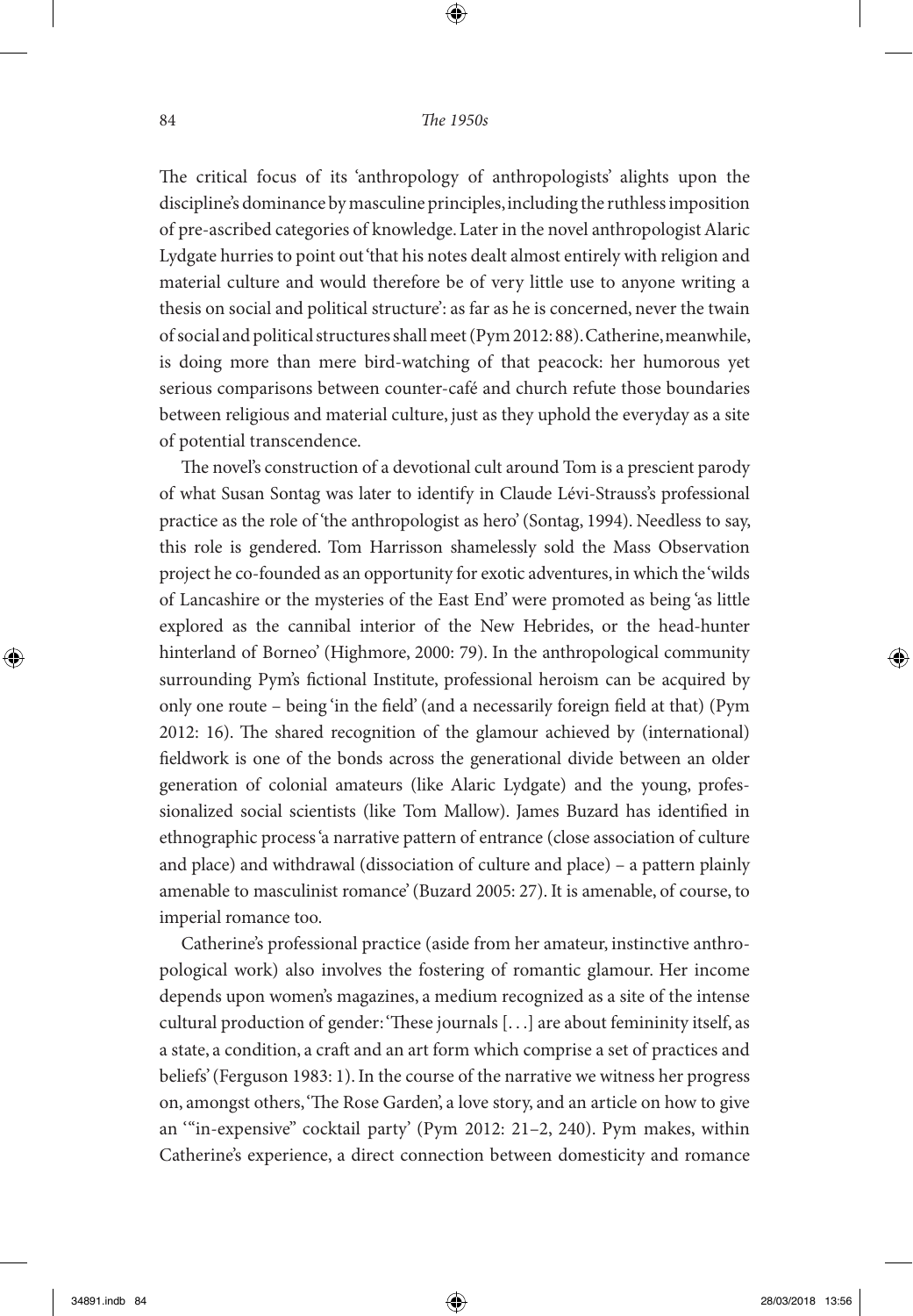⊕

writing, telling us that Catherine 'loved housework when she felt in the mood for it and was often inspired with ideas for romantic fiction when shaking the mop out of the window or polishing a table' (22). Acting the housewife, it is suggested, makes Catherine able to write *for* housewives. Nonetheless, this *is* acting. By 1966, in *The Captive Wife: Conflicts of Housebound Mothers*, Hannah Gavron is asserting that:

the 'problem' of women represents a network of conflicting roles which interact with each other, thereby aggravating the situation. At the centre of the network is 'Woman' about whose capabilities and responsibilities, conceptions and norms have radically altered in the last sixty years. (142).

During the 1950s, the artificiality of that figure of 'Woman' was already apparent to all those able to recognize the conflicts inherent in the competing roles so vehemently promoted by the likes of *Woman* and *Woman's Own* – radiant housewife, efficient household manager, canny consumer and beatific mother among them. Catherine is well aware of her tendency to fall into a 'woman's magazine tone' in feminine moments, as when counselling Deidre Swan on how to keep herself occupied in Tom's absence: 'learn a foreign language in the long winter evenings' (Pym 2012: 175), she tells her with studied gaiety. Acting (and writing) feminine is lucrative for Catherine, and can be fun, but the act of transformation that it involves is one of concealment rather than revelation. Pym discloses at the very beginning of the novel that her writer-heroine must 'draw her inspiration from everyday life, though life itself was sometimes too strong and raw and must be made palatable by fancy, as tough meat may be made tender by mincing' (1–2). Berthold Brecht's condemnation of 'culinary' theatre – the easy consumption it facilitates, and its negation of the possibility of social critique – is brought to mind (Willett, 1964: 214).

Later in the novel, a description of Catherine's actual (rather than metaphorical) mincing machine suggests a more complex figuring of female creativity:

[H]er mincing machine, which was called 'Beatrice' [was] a strangely gentle and gracious name for the fierce little iron contraption whose strong teeth so ruthlessly pounded up meat and gristle. It always reminded Catherine of an African god with its square head and little short arms, and it was not at all unlike some of the crudely carved images with evil expressions and aggressively pointed breasts which Tom had brought back from Africa. (Pym 2012: 23)

This dense passage melds imagery of household industry and economy with Western Romance (is this Dante's 'Beatrice'?) and an imposing African aesthetic: it symbolises a domestic, visceral process of artistic transformation, and enacts

◈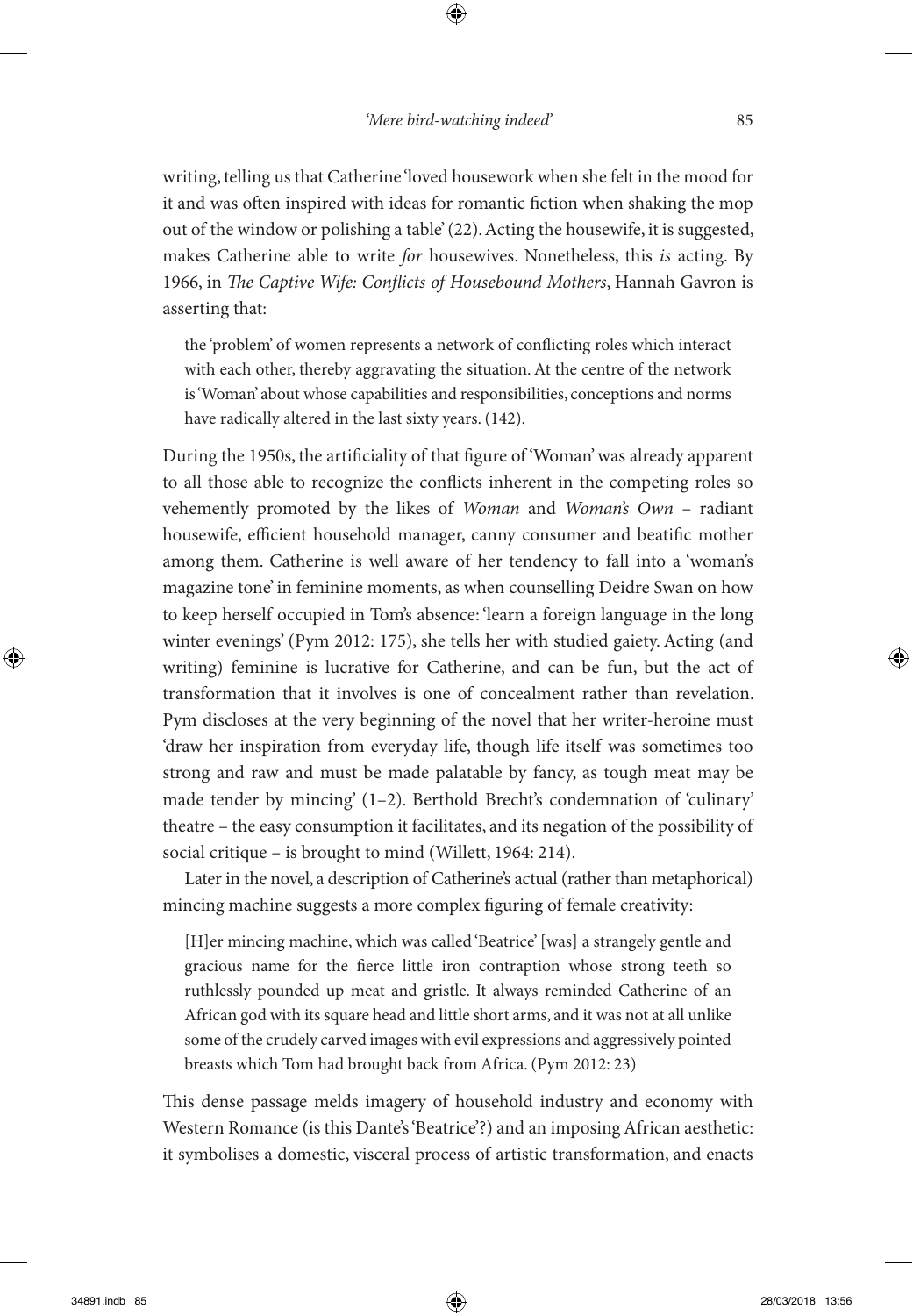⊕

this transformation through its anthropologizing of the feminine everyday from a perspective located both within and beyond it. We are regularly alerted to the fact that Catherine is unable quite to 'do' domesticity (and thus femininity) correctly. Digby Fox and Mark Penfold, young anthropologists in the making, are horrified to find Catherine doing housework in the evening: 'People [by which they mean, of course, women] usually do that kind of thing in the mornings [. . .]. I don't know what my mother would say' (22). Catherine can observe how her sloppy footwear mars her outfit for the in-expensive cocktail party she is throwing to celebrate Tom's return – lapsing again into her 'bright magazine style' she registers the inappropriateness of '(oh dear!) those shabby blue espadrilles bought in the market in Périgueux on a fine June morning' (65). A token from an intensely felt (and foreign) experience is out of place in a domestic performance of femininity. 'Someone is always looking at you', warned an advertisement for cosmetics in a 1956 edition of *Woman* magazine, 'Your beauty can never take time off' (58). Catherine's self-surveillance anticipates John Berger's analysis of female experience: 'From earliest childhood,' he claimed of Woman in *Ways of Seeing*, 'she has been taught and persuaded to survey herself continually. And so she comes to consider the surveyor and surveyed within her as the two constituent yet always distinct elements of her identity as a woman' (Berger 1972: 46). In executing the vigilance necessary to maintain an acceptable performance of femininity, women are forced to occupy a space that is both within and without their lives and their culture.

Tom, it is emphasized, has become 'detribalized' (Pym 2012: 162, 165, 188): after so much time away from home, he too observes his native culture and its ritualized debutante dances and flower shows from the outside, as if they were part of the African community that he favours for study. He regards his personal life in the same way. Catherine, he notes, is 'without kinship ties', which allows him to take her up and drop her 'without the likelihood of awkward repercussions' (142). When she is finally dropped (in order that Tom can involve himself with Deidre Swan), kinless Catherine is painfully aware of a lack of female support and consolation, for after a long relationship with an anthropologist, she seems 'to know more men than women' (155). She stands outside the feminine tribe, and because of this, she stands outside domesticity as it is currently culturally figured (in the gathering mass of women's magazines which her work, ironically, augments). When Tom is killed in Africa, 'accidentally shot in a political riot, in which he had become involved more out of curiosity than passionate conviction' (238), Deidre's family ask Catherine 'to stay with them for a little while and she thought that she might enjoy it, entering into the comfortable kind of life which

◈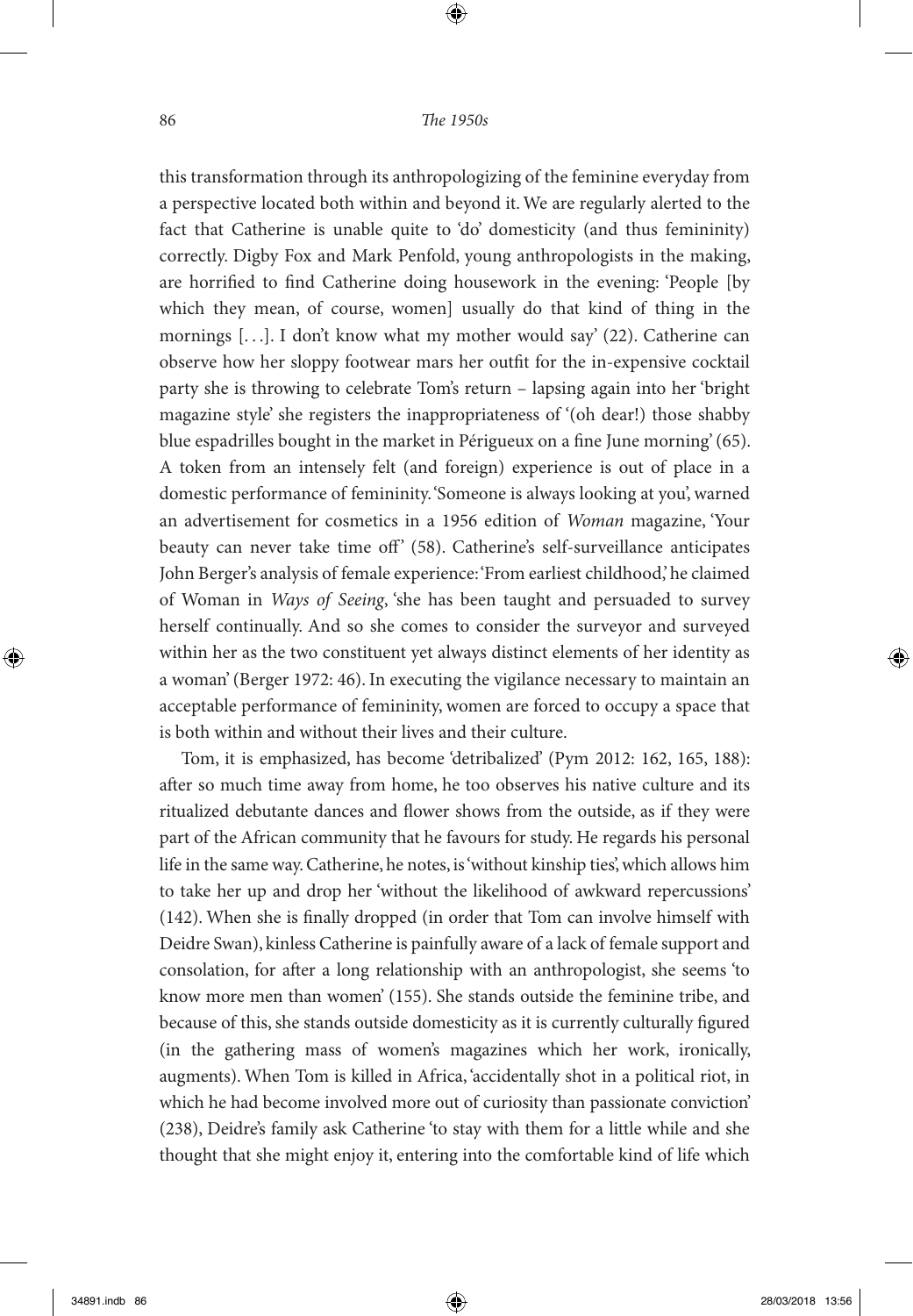she had only seen from the outside' (248). And she does enjoy, temporarily, the Swan's careful observation of the routines of suburban life, before informing them with characteristic dryness that she must get back to her 'own squalor' (255).

Catherine, it seems, is an instinctive anthropologist of the everyday. Tom, the professional, feels the lack of her expertise when visiting his childhood home, as he imagines 'how Catherine would have enjoyed it, her bright eyes darting here and there, missing no detail' (183). She shares with Malinowski that 'intense interest and suspense with which an Ethnographer enters for the first time the district that is to be the future scene of his field-work'; she is perpetually 'on the lookout for symptoms of deeper, sociological facts', suspecting 'many hidden and mysterious ethnographic phenomena behind the commonplace aspect of things' (Malinowski 2014: 55). For Catherine, as for Pym, this interest is engendered by her own national environment, rather than unfamiliar foreign cultures. Deidre is studying for a degree in Tom's subject, though 'she did not always quite understand what she was doing and was beginning to wonder if it had been a mistake to embark on the study of anthropology rather than history or English literature' (Pym 2012: 8). Catherine, who despite her instinctual anthropological practice had felt acutely 'the general uselessness of women if they cannot understand or reverence a man's work, or even if they can' when she was with Tom (103), is very certain about the purpose of Deidre's education. Lapsing again into 'her woman's magazine tone', she brightly encourages the younger woman: 'you'll have your anthropological studies, just think how useful they'll be to Tom' (175). For the members of the 'Feminine Point of View' Conference, the education of girls – the inequity and limitations of a 'feminine' curriculum – forms a particular focus, and is identified as interfering with the conception of a more diverse range of heterosexual partnerships and of careers for women: the 'conventional marriage pattern is based on the stereotyped ideal of women [. . .], an ideal which is both cramping and unrealistic' (Campbell 1952: 55).

Tom's death robs Deidre of a 'career' as his wife. The life of his jilted childhood sweetheart, Elaine, has been left in stasis (and doggy spinsterhood) for much the same reason. The Conference concludes that the 'new picture of life' they seek in a female-authored, female-focused literature is there to be found in the work of Virginia Woolf and Mary Webb (Campbell 1952: 43). To this list we might reasonably add Jane Austen, a novelist to whom Pym is compulsively compared by reviewers. In the strangest moment in the off-beat *Less Than Angels*, Elaine is denied potentially reviving insight because, as she is 'not much of a reader', she has no access to Anne Elliott's poignant and angry words in *Persuasion*. Pym goes on to quote them anyway:

◈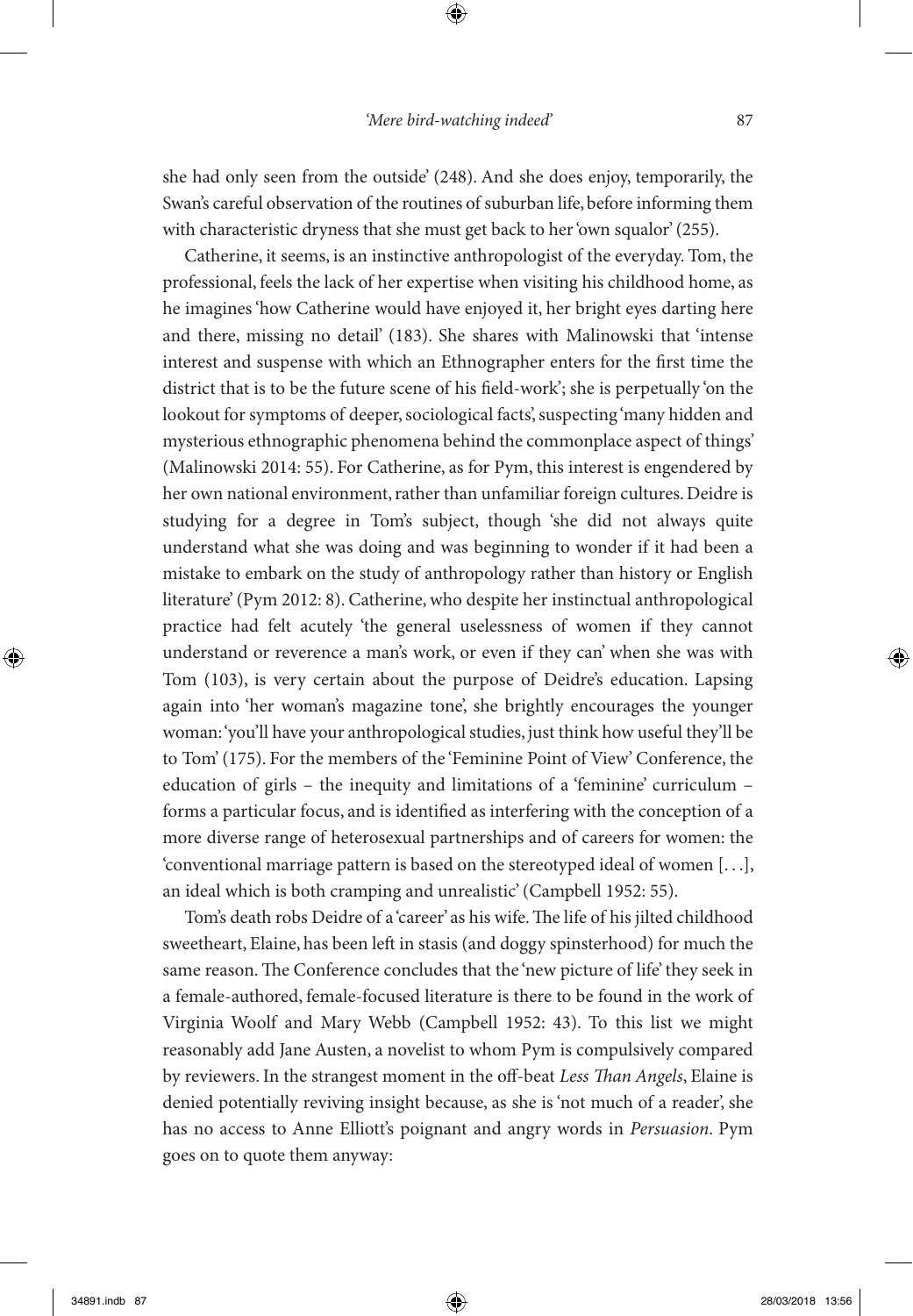⊕

We certainly do not forget you so soon as you forget us. It is, perhaps, our fate rather than our merit. We cannot help ourselves. We live at home, quiet, confined, and our feelings prey upon us. You are forced on exertion. You have always business of some sort or other to take you back into the world immediately, and continual occupation and change soon weaken impressions. (Pym 2012: 189)

*Less Than Angels* does not end in marriage: in fact, there are no marriages functioning in it at all. In the final paragraph, Catherine is left busily burning Alaric Lydgate's traditional anthropological trophies – his masks and shields – to liberate him into a less masked and shielded life, potentially in a relationship with her ('what a difficult and peculiar couple they would make', concludes Deidre's well-domesticated aunt Rhoda, 262). Deidre's future (and her future education) Pym leaves in the balance. Yet we already know that Deidre herself, though bored and bemused by the canonical (masculine, colonial) anthropological textbooks and field trip accounts, shows, like Catherine, a propensity for a domestic, femaleauthored anthropology.

Arjun Appadurai has observed how, in imperial discourse, native inhabitants were positioned as 'incarcerated' in their culture, while Western explorers, administrators, missionaries and eventually anthropologists were 'regarded as quintessentially mobile . . . [,] are the movers, the seers, the knowers' (1988: 37). When Tom walks Deidre home, the couple hear the sound of a cello drifting through the warm night air. Deidre explains:

'That's Miss Cumberledge [. . .] She plays in an orchestra and you often hear her practising.'

They stood for a few moments listening, looking up at the sky and the television aerials silhouetted against it.

'Almost beautiful, aren't they,' said Tom, pointing to them. 'A symbol of the age we live in.'

'So is Mrs Lovell putting out the breakfast cereals,' said Deirdre as they passed her neighbour's house. They could see her through the uncurtained window, laying the table, placing coloured plastic mugs on it and in the baby's high chair, and taking giant packets of cornflakes from the sideboard. (Pym 2012: 153–4)

Though it is Tom's first visit to suburbia, he is undaunted by the environment's utter unfamiliarity. A mover, a seer and a knower, he immediately imposes a (phallic) symbol of contemporary life – the aerials are his metaphor for (mass media) society. But then, countering Tom's ingrained professional impulse towards overweening public structures, Deidre draws our eye downwards to the domestic – to the prosaic rituals of family life (equally 'modern', with their plastic

◈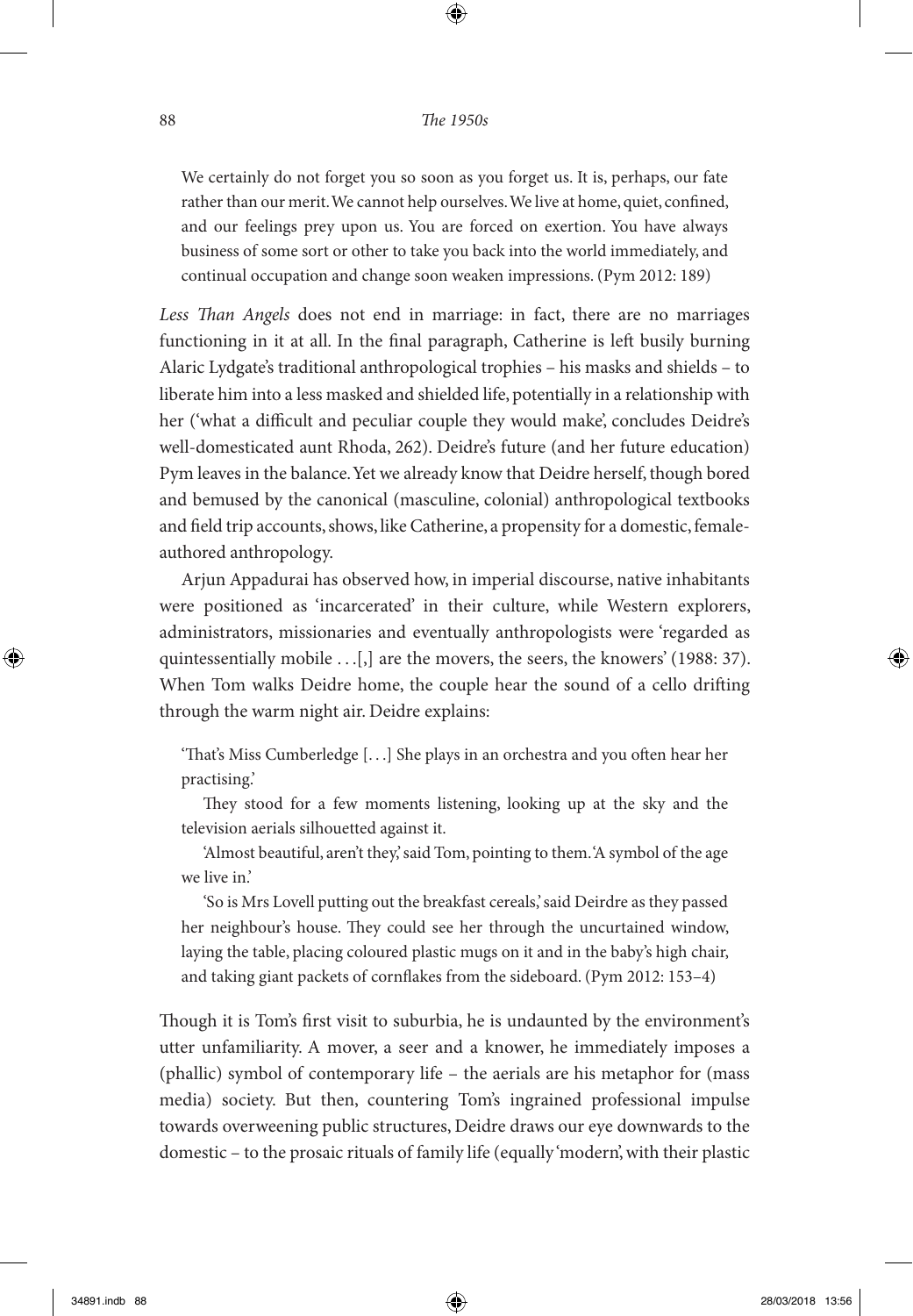⊕

cups and breakfast cereals), and a woman's role within them. In his exploration of the absence of women from traditional ethnography, Edwin Ardener invoked what he called the 'Hot Stove' argument; that 'women through concern with the realities of childbirth and child-rearing have less time for or less propensity towards the making of models of society, for each other, for men, or for ethnographers' (1975: 3). '[A]ll such ways of bounding society against society, including our own', he concluded, 'may have an inherent maleness' (6). Pym's sentence structure leaves ambiguity as to whether Deidre is claiming Mrs Lovell's quiet preparations as a 'symbol of [or model for] the age we live in', but the tableau she creates as she observes the life in which she participates exceeds the 'almost beautiful' in its thick description of an everyday experience.

As the widespread anxiety about the education of girls attests, women of the 1950s did not necessarily feel themselves to be well schooled for contemporary life. Yet one intensely educative experience is that tension between 'individual and group norms, between traditional and emergent female roles' identified by Ferguson, to which she adds a gulf between 'what women's magazines were saying and what women of many different kinds were doing' (Ferguson 1983: 77). Catherine's economic independence is predicated upon her 'magazine voice' and thus her ability to observe, and reproduce, the contemporary, profoundly traditionalist, 1950s feminine orthodoxies, fully aware in so doing of their arbitrary and constructed nature. Tom is taken aback at the idea of a male editor of one of her women's magazines: she, cognizant of the dissonance between those magazines and her own experience, responds lightly: 'Men do know *something* about women or at least like to form their tastes for them' (Pym 2012: 128). As we have observed, Catherine's detribalization maintains her in the position of an (albeit rather gloriously bohemian) outsider to her culture. Kuper notes how, 'After Malinowski, the anthropologists based their methods upon participant observation, which required intimate and free contact with the peoples they studied' (1985: 120). Deidre, a native of her suburban field, and a member (though a disorientated one) of the anthropological academy, has the power to refine Catherine's lonely work further, and to revoke Tom's habitualized method of superior detachment, the undesirability of which is underlined by his death 'as a spectator' rather than an engaged participant (Liddell 1989: 63). Professor Mainwaring, addressing the group of junior anthropologists (two male, two female) who are jockeying for Institutional field trip funding, concludes a discussion of anthropological celibacy in the field by quoting Alexander Pope – '*And little less than angel, would be more'*. '[H]is argument is not altogether appropriate here,' he glosses, before swiftly moving on (Pym 2012: 210). It is not,

◈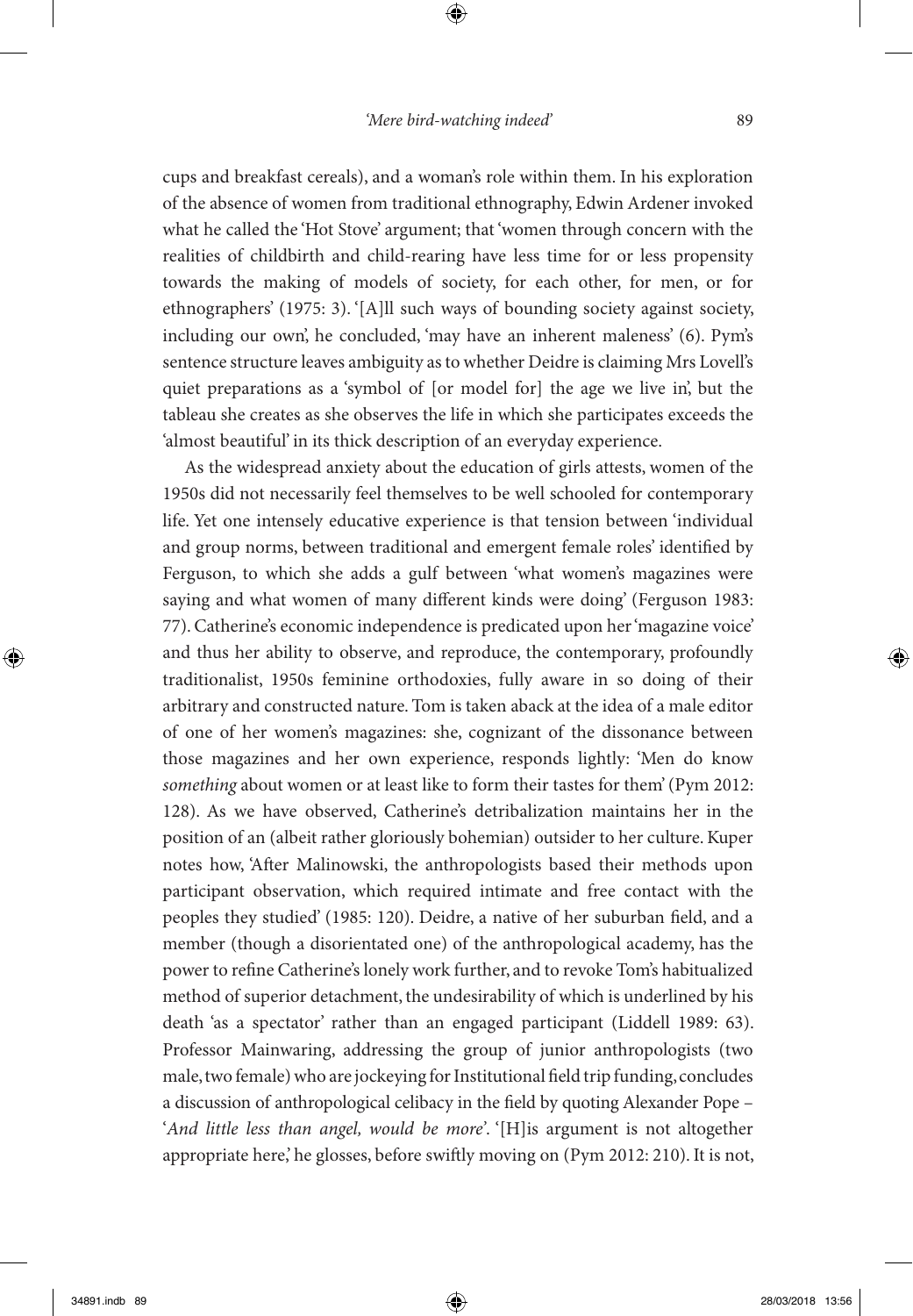for rather than a benign recognition of human failing, Pope's 'An Essay on Man' argues that Man (and specifically *he*) is overreaching, presumptive and destructive.

George W. Stocking's survey of British social anthropology characterizes Bronislaw Malinowski's approach to the 'natives' as one of '"gentle irony" – a literary mode characteristic of much of modern ethnography', and of Pym's writing too (1999: 272). Deidre's mousey brother, Malcolm, spends most of his evenings at a local club, where young men lurk with mixed feelings about young women: 'Perhaps,' Pym ironizes gently, 'they intimidated the men. Certainly they often led them captive into marriage' (Pym 2012: 34). Yet beneath the humour generated by this cultural relativity lie darker social implications. Malcolm's and Deidre's aunt Rhoda is eagerly awaiting the next instalment in another narrative of capture: 'There had been a nasty murder, or series of murders; bodies of women had been discovered in a house in a not very nice part of London, and Rhoda, in common with a great many people in all walks of life, was anxious to read about the latest developments' (31). This is based, we can suppose, upon the much publicized case of John Christie. He had been hanged in 1953 for the murder of at least eight women, including his wife. For all the rueful pseudosubservience of Malcolm's clubmates, female dominance of the domestic environment, Pym reminds us, is a tenuous one. Rhoda's lurid imagination, 'educated' by magazines and their crude pictures, extends, Catherine intuits, to Africa, as she imagines the other woman's response to Tom's death:

Catherine saw past Rhoda's shocked face into her thoughts, the shouting mob of black bodies brandishing spears, or the sly arrow, tipped with poison for which there was no known antidote, fired from an overhanging jungle tree. (243)

Michael Cots notes of the novel's interplay between African and British culture that it is 'partly comic, but it is also handled to suggest cruel and disturbing forces' at work at home (1989: 67). These forces Pym casts as gendered as well as racial.

A similarly dark comic technique is used by Muriel Spark in the 1958 story 'The Black Madonna'. The collection in which it appears, *The Go-Away Bird*, moves between African and British settings with an ethnographic intent comparable with Pym's. 'The Black Madonna', set in Whitney Clay, locates its exoticism in the northern new town's novelty of geometric urban patterns designed by the Town Planning Committee. The compulsive deference of its cultural processes of environmental naming are held up for inspection too. Raymond and Lou Parker live in flat twenty-two on the fifth floor of Cripps House, named after the late Sir

◈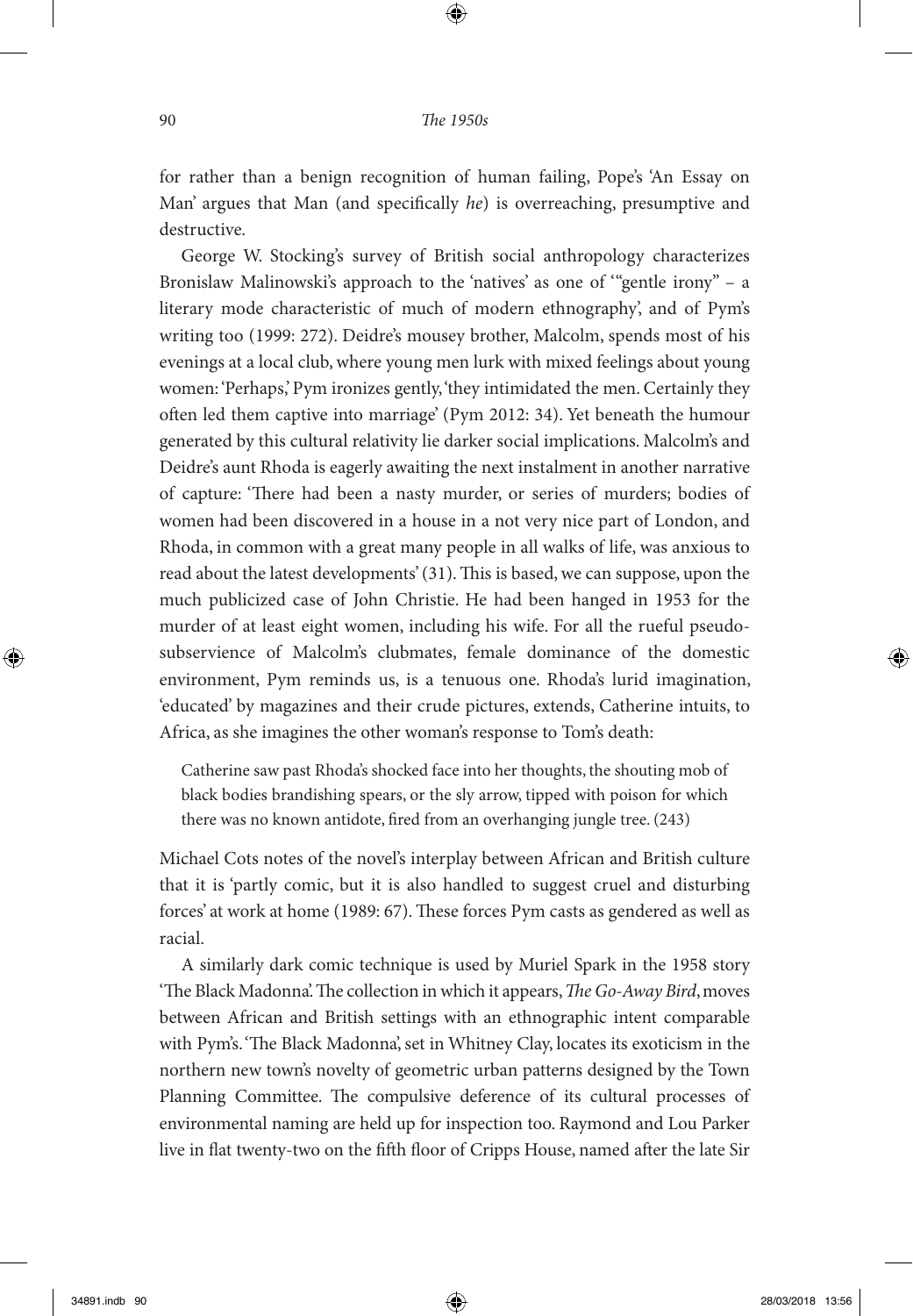⊕

Stafford Cripps, who laid its foundation stone; Cripps House lies on Manders Road, 'named after one of the founders of the canning concern, Manders' Figs in Syrup' (Spark 1958: 3). Raymond is employed at the town's motor works; Lou had 'been a nurse before her marriage' (5). The pair have a car, no television (by choice), and a diverse social circle within the town, and their cultural activities, voting patterns, religious observances and reading matter (including *The Observer, The Catholic Herald,* and *Woman's Own*) are all meticulously observed. They are the only childless couple amongst the four other Catholic households and twentyfive total families living in the 'civic chambers' of the Council's block (5): their many siblings all have at least three children each.

The story begins with the ritual installation of its eponymous figure, which has been carved contemporaneously out of Irish bog oak. The Black Madonna functions as a devotional symbol both of the Virgin herself, and of the postwar investment in the role of public, contemporary art in rebuilding Britain – people come to Whitney Clay from London 'as if to a museum, to see the line of the Black Madonna which must not be spoiled by vestments', despite the regular congregation's opinion that she could do with dressing up a bit (2). After fifteen years of marriage, Raymond and Lou's worries about childlessness have settled to a lingering pain and a regular stipend sent to 'Poor Elizabeth', Lou's widowed sister, towards the rearing of her eight children in Bethnal Green (10). Lou gave up her career upon marriage at the age of twenty-two. She fills her life with constant civic and social activity: the Mothers' Union is 'the only group she did not qualify for' (5). The couple adopt Henry Pierce, a Jamaican working with Raymond, as a surrogate son, taking him on holiday to London. In time, the Madonna answers their prayers, both to restore Henry to the Faith, and to remove his less docile and poetic compatriot Oxford St. John to a job in Manchester (alone with Lou, Oxford once refers 'to that question of being black *all over*, which made Lou very uncomfortable', 13–14). These manifestations of grace, plus reports in the parish magazine 'pertaining to childless couples', lead them to decide 'to put in for a baby to the Black Madonna' (16). The echo of an institutional transaction is not, we can assume by Spark's strictly observed phraseological precision, accidental. The Parkers have put in the devotional duty, and they feel entitled to a reward. Hannah Gavron notes that 'the opinion is widely held, that to remain childless is for a woman to offend against her basic nature, and thus to do herself harm' (1966: 125). 'I don't see why I shouldn't have a baby', Lou says (Spark 1958: 17) and in the negative cast of her expectant statement Spark suggests the sanctified maternal instinct is (like Whitney Clay itself) a civic, cultural construct.

◈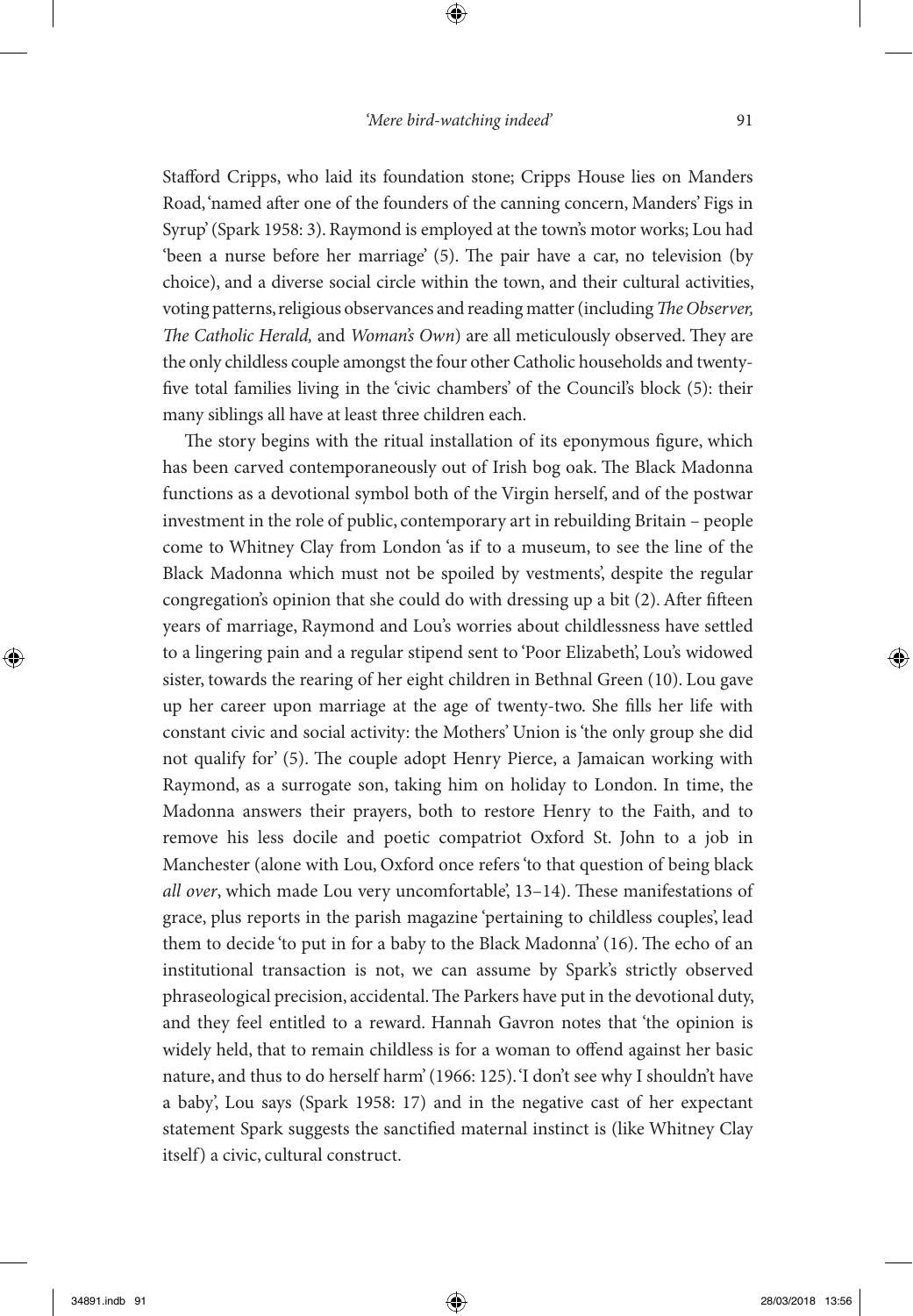⊕

Spark's characteristically mobile narrative perspective includes the occasional, ruthlessly detached observation of her central couples' prejudices – as when, for example, 'Raymond noticed what he thought erroneously to be a box of contraceptives' next to Elizabeth's bed (12). Yet more generally, having established Raymond and Lou's political and moral perspectives to be class-based and, as such, contingent, she insinuates her critique by couching Lou's escalating hypocrisy in middle-class, third-person, free-indirect discourse. Lou, as she emphasizes herself and is echoed by the narrator, is 'not a snob, only sensible' (5). Yet when Henry uses the phrase 'slum mentality' in relation to Elizabeth, Lou snaps at him, 'thinking wildly, what a cheek *him* talking like a snob. At least Elizabeth's white' (13). The promiscuous Oxford she considers 'common', yet she cannot complain directly about his presence, for 'Raymond despised snobbery, and so did she' (14).

Lou conceives and delivers a healthy daughter, who is black. She rejects her baby outright, citing a purportedly biological dogmatism that overrides the maternal – race: '"I can't go against my nature", said Lou' (24). Raymond demands that Oxford is tested, but his blood does not match the baby's. Henry reappears at the hospital, wanting to say goodbye before embarking home to Jamaica, and Lou throws him out. No test of his blood is requested or undertaken. The baby is put up for adoption, and the story ends on a final division between absolute certainties and cultural values – the priest, Lou says, said her daughter's removal was the right thing, though 'not a *good* thing' (27). The story is not without the possibility of mercy. Lou's compulsive observance of middle-class mores, her intoned denial of her snobbery and racism despite evidence to the contrary, we can intuit to be motivated by the 'hopeless childhood in Liverpool' of which we receive but a glimpse (10). That dirty, 'grey-white' early experience, scrubbed away by the job the nuns got for her to train as a nurse, surfaces in the doctor's tenuous suggestion to Raymond that the origins of their black baby daughter may lie generations back, in 'black blood in your family or your wife's' (23). Lou's sister Elizabeth, deprived of their financial support since Lou conceived, is delighted to invoke 'a nigro off a ship' as the possibility of a tainted inheritance visiting in retribution: 'well thats funny you have a coloured God is not asleep', adding 'your hubby must think it was that nigro you was showing off' (24–5). Encouraged into anthropological observation by the text's explicit acts of ethnography, we can position Spark's story as profoundly feminist in its study of a woman emotionally and morally debilitated by a culture that refuses her right to an identity which is not grounded in motherhood. But, in deference to the ambiguity that defines Spark's fiction, we can also read the baby (Dawn – a name

◈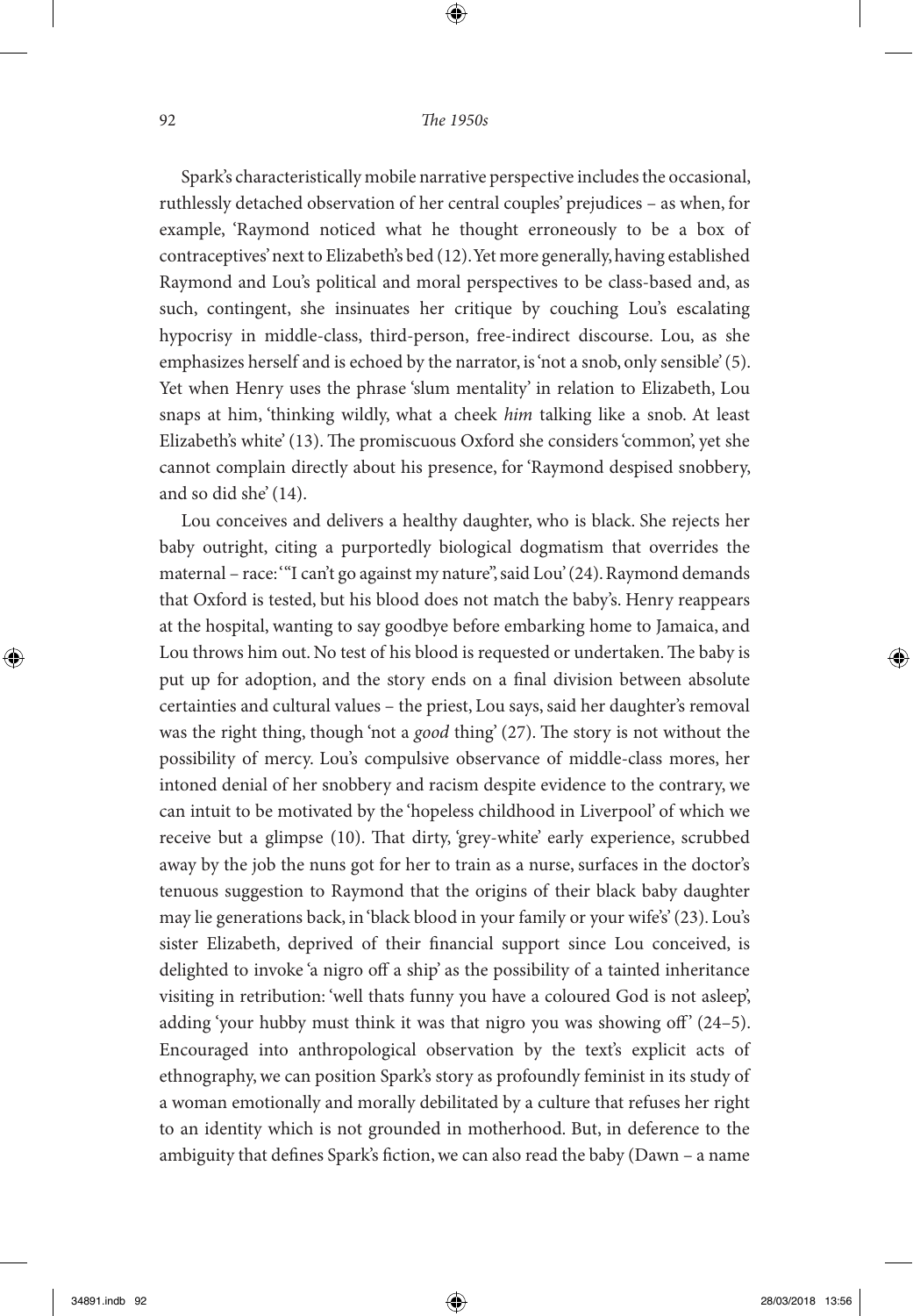Lou chooses before the birth) as symbolic of a divine test, and one that is failed by Lou, as her maternity is made unholy by her refusal to submit to suffering or sacrifice.

## Kinship and village life

Adam Kuper's genealogy of British anthropology reads the early 1950s as dominated by the so-called 'Manchester School', founded by Max Gluckman at the University of Manchester, and notes that '[v]irtually all the monographs on Central African rural societies which members of the school produced concentrated on village structure, and analysed the processes of conflict and conflict-resolution inherent in the structure of the community' (1985: 151). A Mancunian herself, Marghanita Laski produced a 1952 novel in just this mode, though her study is focused on a community, Priory Dean, just 'twenty miles away' from London (149). Her writing is furnished with thick description of housing, clothing and social behaviour that attend beadily to the suffocating nuances of class. On her retirement, Miss Moody, the draper, scandalously crosses the village's foundational social divide between the Priory Hill people (the 'gentry') and the low-lying Station Road people ('tradespeople'), by purchasing the loftily located Fernlea. When Miss Porteous, 'the cultural leader of Priory Dean society' (50), infiltrates the house, she is shocked to discover that:

The walls had been distempered a nice warm cream; the curtains at the casement windows were of that charming mock crossstitch mock-Jacobean linen, and the furniture, instead of being the tightly stuffed elaborately veneered walnut that most of the tradespeople bought, consisted of what [she] immediately sized up as A Few Good Pieces. (135)

Despite this surprisingly seemly defection, as the Second World War ends, the village remains a site of class warfare, with its battles pitched between gentry and tradespeople, and also between country life and an encroaching urbanity.

In postwar British social anthropology, the frequent debates around village and kinship structure might be characterized by the conflict of narratives of structural-functional stability, and a sense of culture and kinship (under the burgeoning influence of Claude Lévi-Strauss) as a more fluid 'language' of exchange. We might feasibly align this with a confrontation I have traced elsewhere within 1950s feminism. In it, the First Wave antagonism towards the patriarchal legal and social structures that bore its brunt (and cracked

◈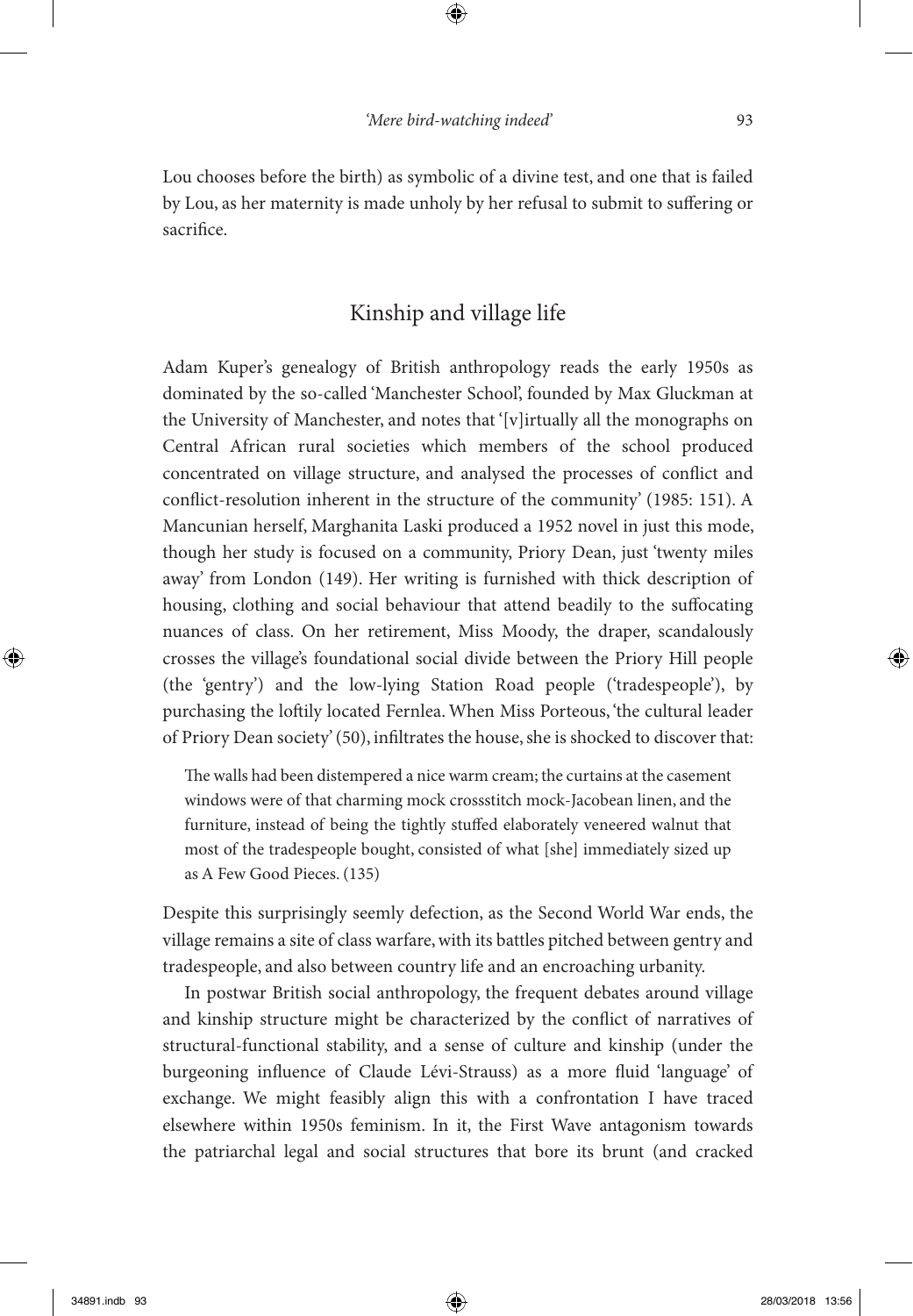⊕

beneath it) coalesces with a shifting attention towards a wider, textual framework of representation, as Second Wave thinking begins to swell (Ferrebe 2010). In *The Village*, Laski's writing works to conceptualize the relationship between environmental detail and the wider influence of village structure, conflict and cultural change in an explicitly ethnographic way. An anthropological study (fictional or otherwise) of village life therefore has marked potential in terms of exploring ideas around cultural relativity, diachronic change and the dynamism of social behaviours – as such, it offers an enticing field for those concerned with the role (and class) of women in society.

Laski's *The Village* is a study of kinship relations. The novel's central narrative focuses upon a battle between endogamy and exogamy, and the pressures brought to bear upon young Margaret Trevor and Roy Wilson, from Priory Hill and Station Road respectively. Yet barring that central (romance) narrative, it is predominantly a novel about the relationships between women. It opens the 'night the war ended', as Wendy Trevor and Edith Wilson, the mothers of the controversial couple-to-be, decide to make a last Watch, because, they believe of the Germans, it 'would be just like them to have a last raid, just for spite' (11, 13). Through this exercise, redundant in a practical sense, Laski begins with a utopian vision of how female relationships might operate across classes in the light of shared female experiences. Wendy confesses that she lost a baby whilst living in Kenya – Edith, holding her, acknowledges the same loss, and then:

She sat down beside Wendy, and again the two women sipped their tea, talking now in soft relaxed voices of the children when young, of their husbands, their parents, remembering the little things that had made up their lives, made them what they were. Neither had ever talked like this to anyone before and never would again. (27)

Yet beyond this night and its collaborative creation of a female culture, the novel characterizes the relationships between women as sites of the most stringent policing of ossified difference. When Mr Trevor passes Mr Wilson in the midst of the scandal of hypergamy, they share 'a glance that agreed that there it was, a rare old mess and none of their doing but that talking about it was the women's business, not theirs' (248).

The novel's feminist work is most apparent in its exploration of the kinship and class relationships between women in relation to issues around housework. The postwar establishment of the Welfare State made this mode of labour into a political issue, in response to the Beveridge Report's demand for the 'Recognition of housewives as a distinct insurance class of occupied persons with benefits

◈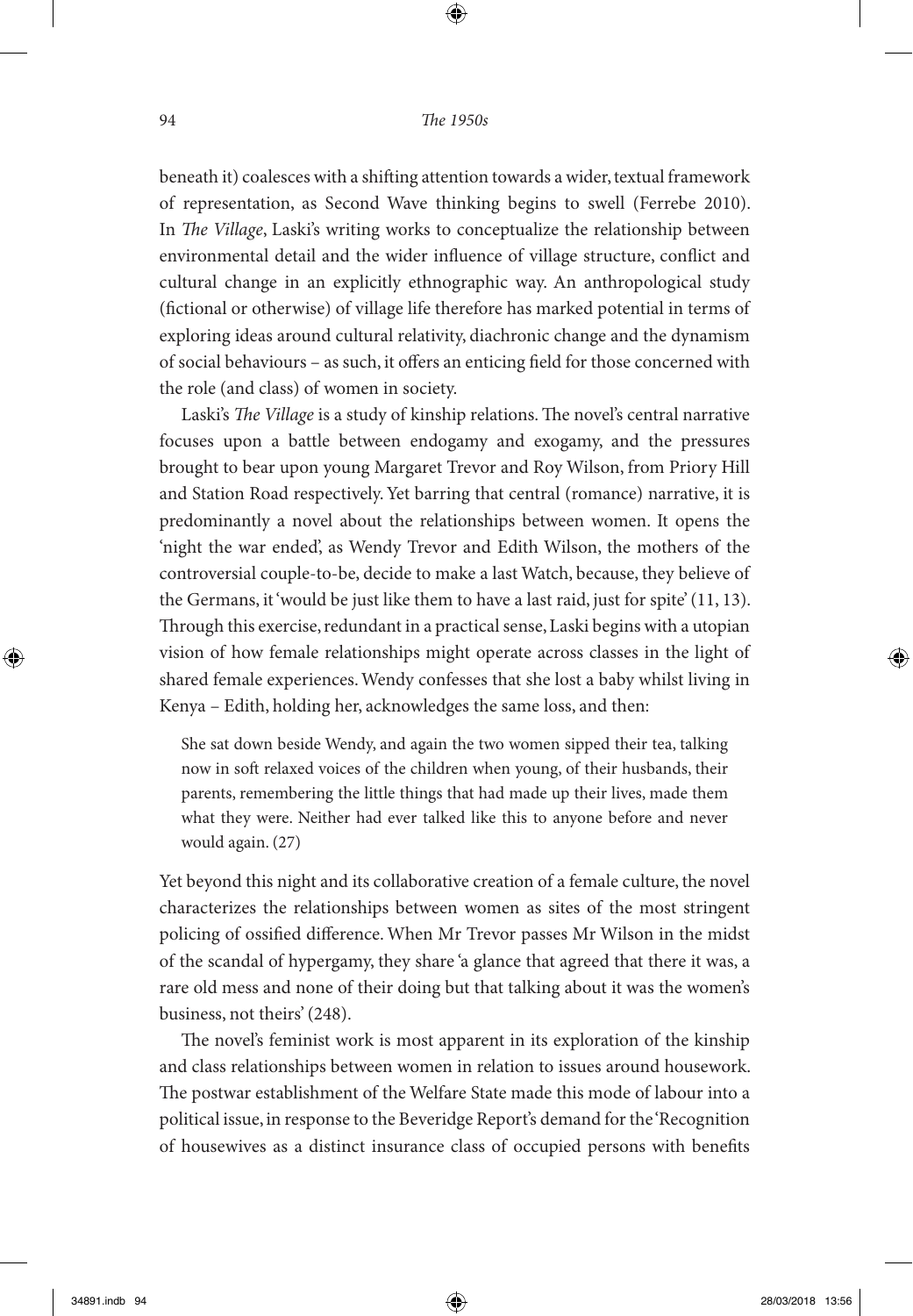⊕

adjusted to their special needs' (Beveridge 1997: Section 30, paragraphs 107–17, n.p.). The 1951 General Election, which restored Churchill as Prime Minister, fielded an unprecedented number of female candidates (though the victorious Conservatives furnished the fewest), and was dubbed the 'Housewives' Election'. Bernard Shaw, supporting a Labour woman candidate, drew a direct link between (a ubiquitous female) housewifery and political savvy: 'Women who all have to manage homes and rear children are practical and know where the shoe pinches' (quoted Adam 2011: 230). One place the pinch was felt postwar (for the middleclass woman at least) was in relation to the availability, affordability and desirability of servants – a topic through which Laski, with her sharp anthropological eye, exploits the intersectionality of the personal, the political and the Political that will be so crucial to feminist thinking of the following decades. Edith Wilson used to 'do' for the Trevor household in its more affluent times. Wendy Trevor, her upper-middle-class family struggling desperately for money, now does her own housework 'incompetently and with a very bad grace':

To have sat down every week and polished the silver, to have read the recipebooks and produced appetising meals for her family would have meant, to her, willing acceptance of the servitude to which she was so unwillingly bound. (Laski 1952: 62)

Instinctively (for, beyond that last Watch with Edith, Wendy's life is devoid of political solidarity) she is aligned with Alva Myrdal and Viola Klein. In *Women's Two Roles*, published in 1956 and one of the decade's few unwaveringly feminist texts, they rail that 'the sentimental cult of domestic virtues is the cheapest method at society's disposal of keeping women quiet without seriously considering their grievances or improving their position' (166). 'Mummy's often said how bored she is,' muses Margaret (Laski 1952: 63), but Wendy, exhausted by their poverty and the attendant social shame, is unable to overturn her wellmeaning husband Gerald's creed that women of their class 'didn't have to work' (65). She is, in the words of Kay Smallshaw in *How to Run Your Home Without Help* (1949), one of 'those who must be both mistress and maid' (2005: vi). From Gerald's point of view, this work should *not* happen both outside and inside the home – as Gavron notes, 'Women today are considered to have two choices, to work or to stay at home. This implies that staying at home does not involve work' (1966: 128). Because of the family's penury Margaret *will* have to work outside the home, and to her mother the least supportable shame of all is the fact that Margaret has no desire to, preferring housework or, at a pinch, a job as a cook: Wendy said, 'You must be mad' (Laski 1952: 63).

◈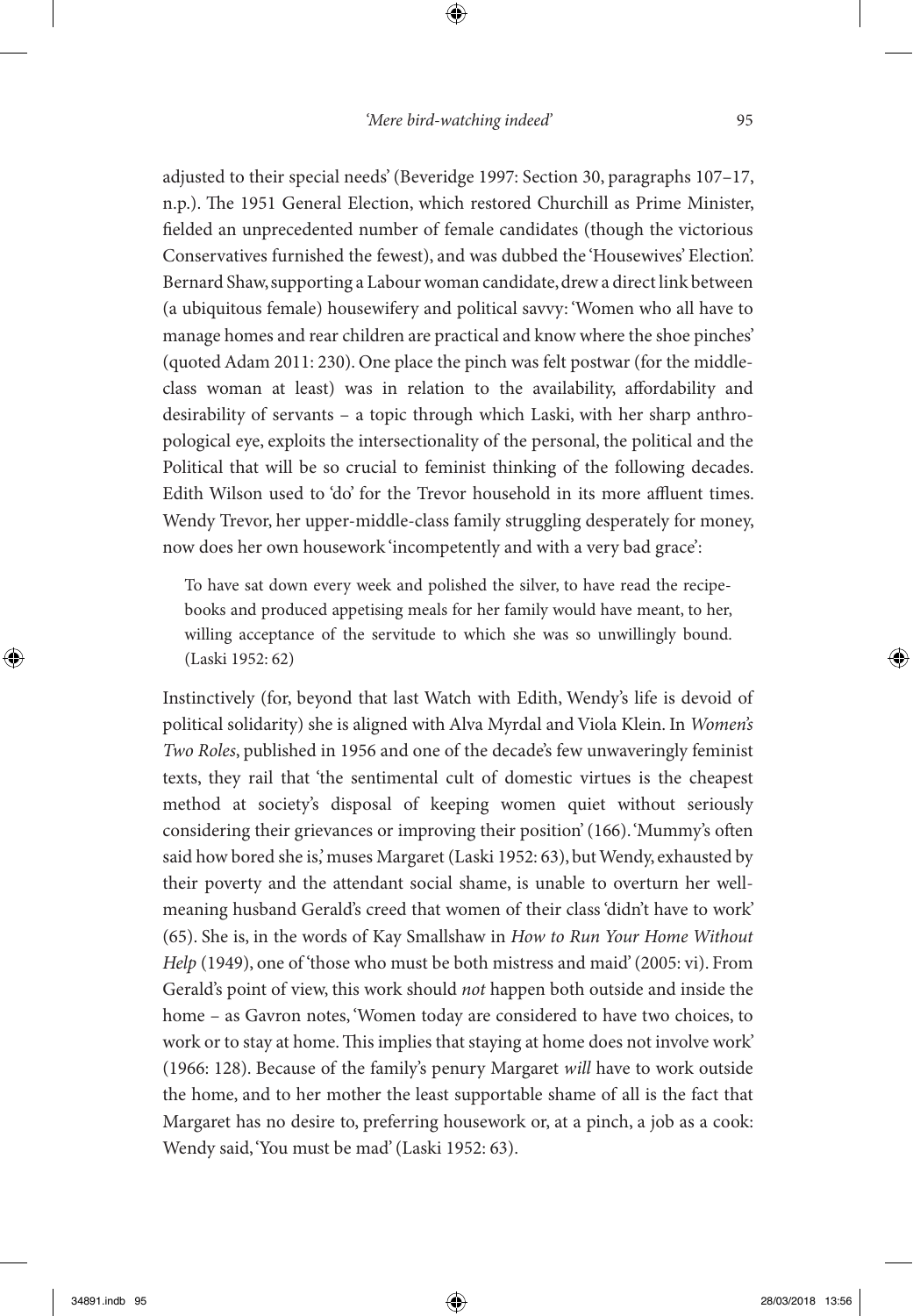⊕

Margaret's falling in love with the lower class Roy Wilson is riddled with politically loaded implications. Part of his attraction for her, we might surmise, is that he shares her conception of the ideal (and traditionally gendered) home: 'Don't you worry, Mrs. Wilson, you'll have plenty to do keeping my home nice for me once the honeymoon's over' (182). For Roy, a wife freed from the necessity of going out to work is a marker of his financial success (Gerald, hearing of Roy's decent wage and burgeoning savings, gives 'a sharp, involuntary gasp', 209). Beveridge's idealized housewives, as a 'distinct insurance class of occupied persons', we might appreciate, are predicated upon the distinct middle-classness of the women involved. These demarcations manifest as both economic and ideological – their family can afford for them not to earn, and servants are undesirable (for their violation, we might speculate of the 'classless' ideal home). This is the class to which Roy aspires. Margaret's aspirations are difficult to read in terms of our own notions of political agency, but we can better understand them in the context of a decade at the end of which the victorious Prime Minister Harold Macmillan was able to announce with some resonance that the election had shown 'that the class war is obsolete' ('Conservative's Hat Trick', 1959: 6).

Laski locates Margaret at the nexus of competing female roles, both symbolic and practical. She is the novel's romantic heroine, and she strives for her right to be a housewife. She is also its hero, as a committed class rebel. Rather than explicitly confrontational, however, her commitment is asserted through a determined refusal to recognize the structuring principles within her own experience: 'The trouble with you, Miss Margaret,' Roy's sister Maureen tells her as she sits happily in their kitchen, 'is that you've got no sense of class' (Laski 1952:113). The ambiguity of 'class' here – recalling its function as both political and economic category – is telling (and likely to be deliberate, for Maureen is no fool). Margaret rejects the epitome of classy (or at least its proxy – the village's Country Club that sports the sons of the upper middle class) for 'Station Road' tastes and the company of Roy, and her best friend Jill Morton. In so doing, she resolutely fails to acknowledge the social significance of the system that makes such hierarchical distinctions, and which is so live in the lives of her friends. It is Jill's reaction to the engagement to Roy that finally brings an end to Margaret's determined *nostalgie de la boue* (the novel is riven with references to earth). Jill, in her anger at Margaret's debasement, is forced to speak to her poorer but classier friend 'just like I would to a maid' in an attempt to disrupt her wilful ignorance of transgression inherent in the engagement (196). The female friendship offered as a more enduring version of the understanding borne on the night of the last Watch is defeated by the persistence of class amidst rapidly

◈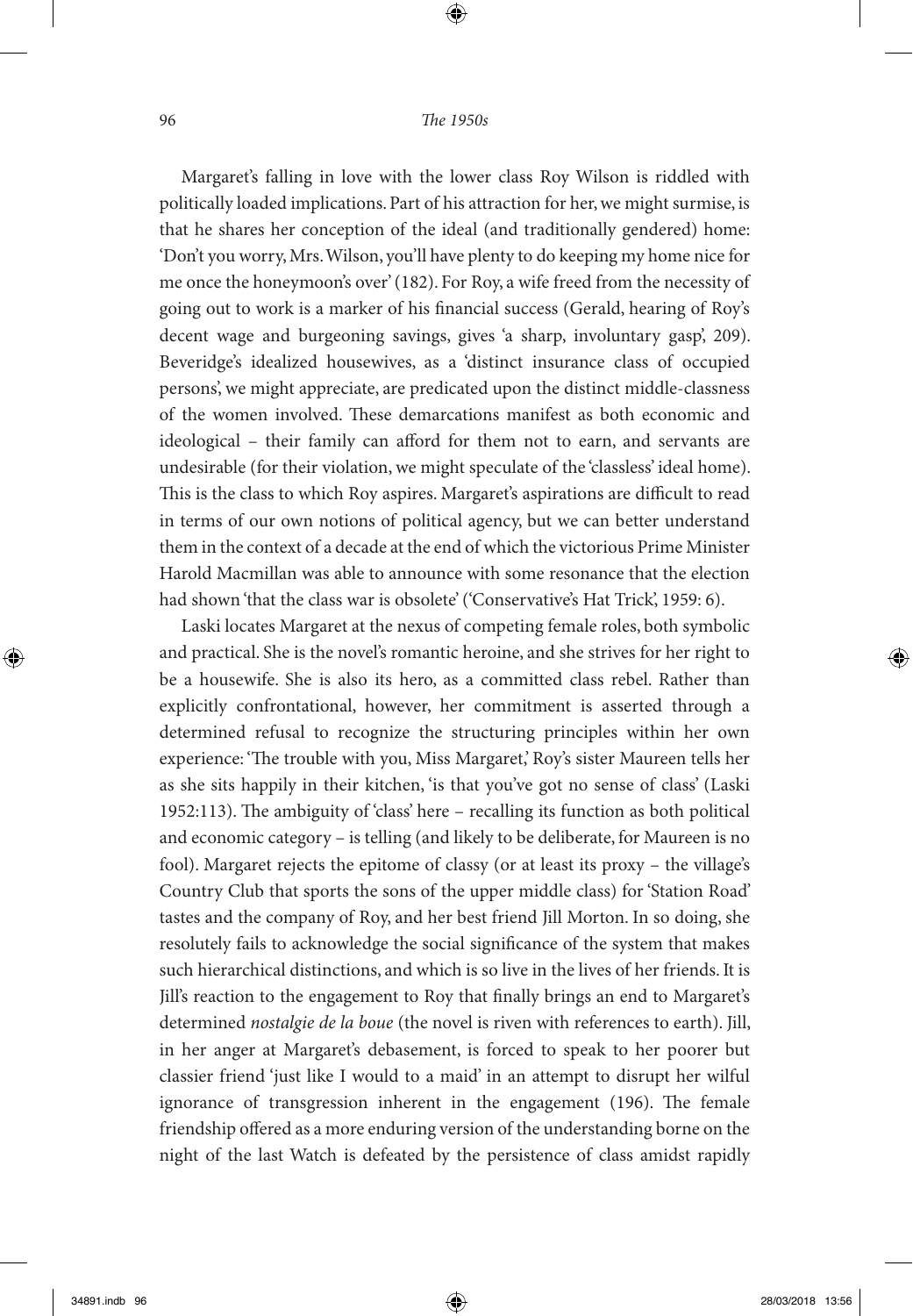⊕

changing social structures. Friedrich Engels' *The Origin of the Family, Private Property and the State: In the Light of the Researches of Lewis H. Morgan* (1884) repeatedly emphasized the distinction between class and wealth – a crucial distinction in Priory Dean – and was partially based upon Karl Marx's notes in response to the work of Morgan, the thinker credited with establishing the terms and parameters of the study of kinship. The origins of Marxist analysis, then, are underpinned by anthropological investigation, and Laski reworks that allegiance in her fictional study of female kinship. Stung by Jill's reaction, Margaret is ultimately provoked to acknowledge and articulate her position: 'If class is something that says that one kind of people can fall in love and another kind can't, then it's a wicked thing' (Laski 1952: 253).

Margaret wins her battle to marry Roy. Yet, as the narrator is quick to emphasize, 'She had won with an exhibition of power such as she had never imagined herself possessing and never would possess again' (253). The couple agree to emigrate. Laski lays repeated emphasis on the fact that Margaret is not (academically) bright: her private education provides no alternative path for her, defined as it is by headmistress Miss Latimer and her conviction that 'girls who weren't clever did something or other until they got married, and what it was they did didn't really matter very much' (57). Yet the plotting of such a path, through the expense of a private education that has, apparently, contributed to the crippling of the family's finances, was her mother's only clear political assertion. Miss Latimer tells Wendy, delicately,

I believe you told me, when the girls first entered school, that you and your husband had decided that it was your intention to, as it were, invest in your daughters' education rather than provide them with – er – I suppose one could say a dowry when they grew up. (58)

Margaret *must* marry, for reasons other than romantic inevitability: she is trained for nothing (or no job, at least, that her mother will countenance for her). Once again, during the 1950s, the messages around women's work are multivalent, as differing media profess the housewifely virtues as vehemently as the potential marital harmony (and economic benefits) if a woman goes out to work. Noel Streatfeild's 1950 debutante's manual, optimistically (in view of its teenage readership) entitled *The Years of Grace*, includes a 'Careers' section, in which proferred options include the Civil Service, teaching, nursing and secretarial work). Streatfeild suggests:

The best career for every woman is, of course, taking care of her husband and home. But not every girl marries the moment she leaves school, and in most

◈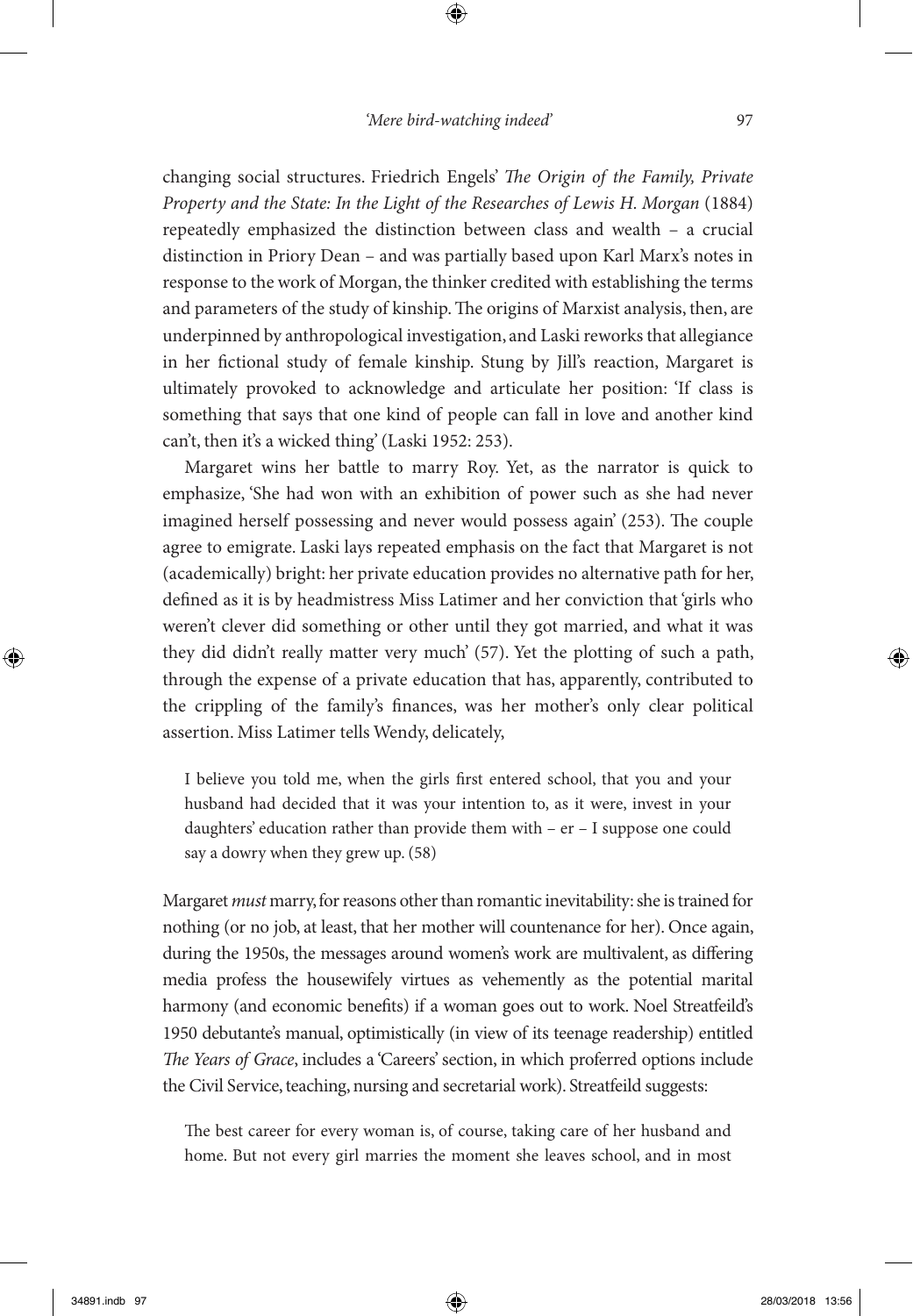⊕

cases a good thing too. As well, some girls never marry at all. The days are over, thank goodness, when it was considered a disgrace not to get married, and girls married just to be married with all the misery that brings. (Streatfeild 1950: 289)

Her furious hedging captures the decade's conflict around women's careers – what girls should aspire to, and train for – exactly.

## Debutantes at native dances

Audrey Richards's study *Chisungu* (1956) takes as its focus a Zambian tribe's girl's initiation ceremony. Richards's writing style makes use of a self-reflexive impulse (and an often disarmingly self-referential humour) to draw her reader's attention to her graceless presence as ethnographer in the ritual space. By implying the potential influence of her presence on the events described, she makes apparent the contradictions inherent in anthropological practice, freighted as it is by competing demands of subjective experience and objective analysis. David Scott has noted how, in anthropological writing across the twentieth century, a 'distinctive topos of female ethnographic authority develops around the scene of the native dance', and that this scene is one which repeatedly calls into question Malinowski's definitive practice of participant observation. 'Frequently describing a circle', Scott claims,

the women's dance functions as a handy metonym for the putatively closed circle of the native culture and occasions that necessary moment of crisis at which the ethnographer perceives that, though she has physically been in the territory of her studied people for some time, she has yet to step across that *epistemological* boundary dividing her internalized culture from theirs. (Scott 1989: 78, his emphasis)

In Pym's *Less Than Angels*, the academic Tom Mallow observes a debutante's ball, yet, tellingly, reads the event to be revealing only of the kinship ties he severed when he became 'detribalized' from the social class that was his birthright (Pym 2012: 162). Richards's text, by contrast, revels in the Chisungu ritual as a dynamic symbolic practice requiring intense emotional engagement of both participants and participant observers: 'If the observations made here under the title of "pragmatic effects" mean anything,' Richards writes, 'they point to the number and variety of emotional attitudes which can be expressed by symbolic behaviour' (1982: 69). For Pym, it is Catherine Oliphant's insights into the ball's anthropological context that are revelatory in terms of their observation of cultural relativity and institutionalized snobbery:

◈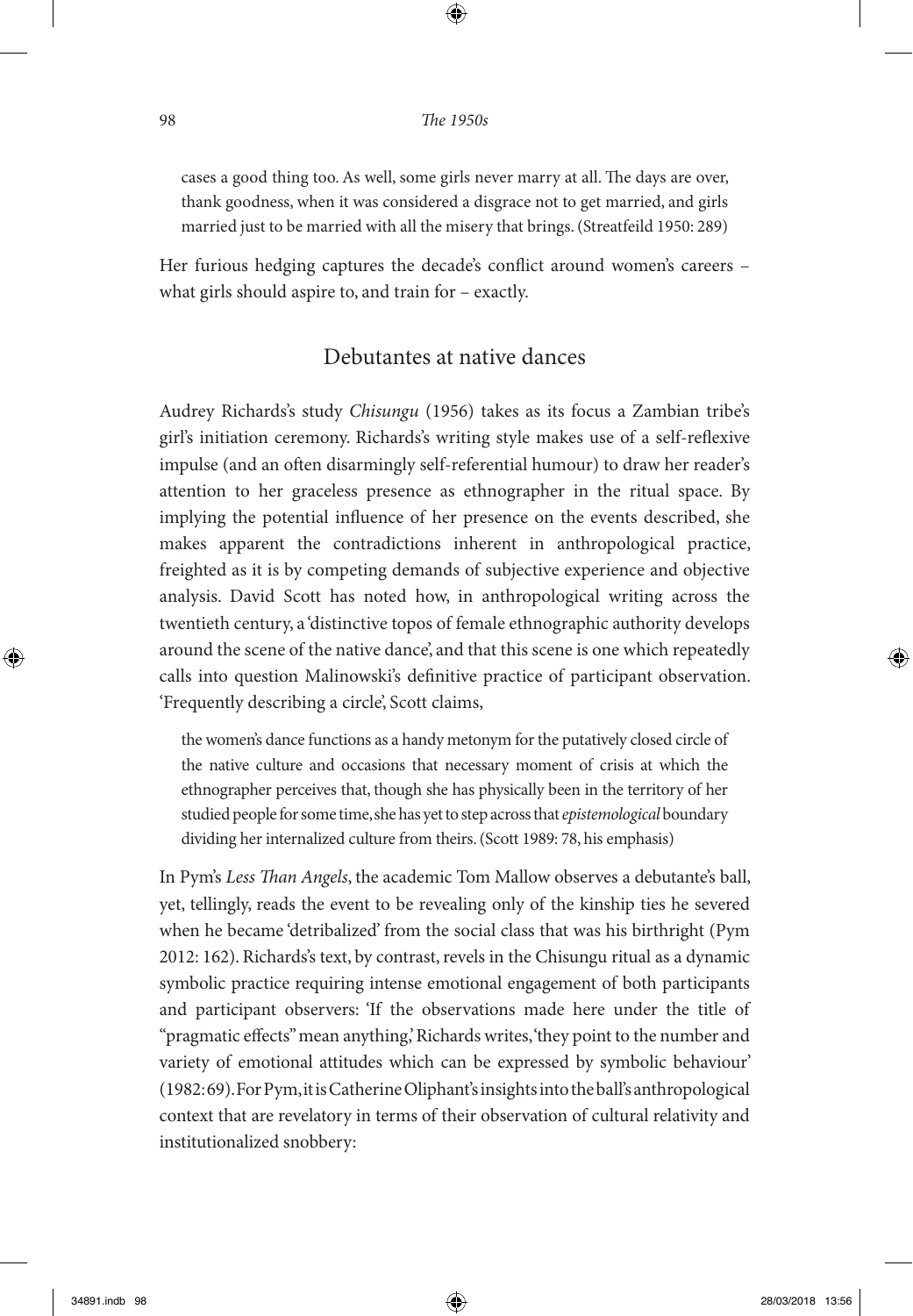She had often wondered why it was that anthropologists seemed to explore only the lower strata of their own society. Perhaps it was a kind of hidden fear that they might prove unworthy in some way, for she was sure that the experience of a debutante dance in Belgravia would be as rewarding for them as any piece of native ceremonial. (Pym 2012: 136)

Tom believes 'women had this almost superstitious fear of expressing their feelings in words' (152), yet it is Catherine's practice of an anthropological method that attends both to descriptions of 'symbolic behaviour' and 'the number and variety of emotional attitudes' which it expresses that provides the novel's most acute observations regarding social structure and gender politics (Richards 1982: 69). Catherine's insight, like Deidre's, comes from her transgression of what Scott calls the 'ethnographic principle of native ethnocentrism [which] mandates that being an insider means, above all, not seeing the *culture* of which one is a part' (Scott 1989: 78).

Women's fiction from the 1950s returns regularly to that 'distinctive topos of female ethnographic authority', the native dance, as a site yielding particular insight into gendered cultural practices (78). A number of writers of the short form make use of such a scene of initiation to explore the performances and paradoxes of adult femininity. Elizabeth Taylor's 1951 story 'You'll Enjoy It When You Get There', is an account of the social debut of an eighteen-year-old girl, Rhoda. Her mother laid low by a bout of jaundice (brought on, it is implied, by 'immoderate' drinking in a spare but telling sketch of the strains of maintaining a feminine social performance), Rhoda accompanies her father to the Norley Trade Banquet, an event involving a train journey north to the Midlands, and overnight stay in a 'great station hotel' (Taylor 1968: 207, 209). Rhoda's anxious attempts to mimic the mores of middle-class society and its stipulations of femininity offer the opportunity for a scrupulous record of the particularity of these rituals, and the inherent suggestion of their contingency. Taylor's thirdperson narration compromises the possibility of purely detached observation through its intense focalization through Rhoda, necessitating an empathetic identification with the feminine requirement, for example, elegantly to manage 'bag, bouquet and skirt' (212), daintily to consume the 'acid-tasting, red soup' (213), and to wear an attritional smile 'as if she were enchanted' (215). Her gauche attempts to overcome the Mayor's attraction to the competing (and much more successful) 'feminine flattery and cajolery' on offer in the dinner guest to his far side by regaling him with a paean to her Burmese cat are unsuccessful at first airing (212). When she repeats them verbatim to a tubby, ageing waltz partner

◈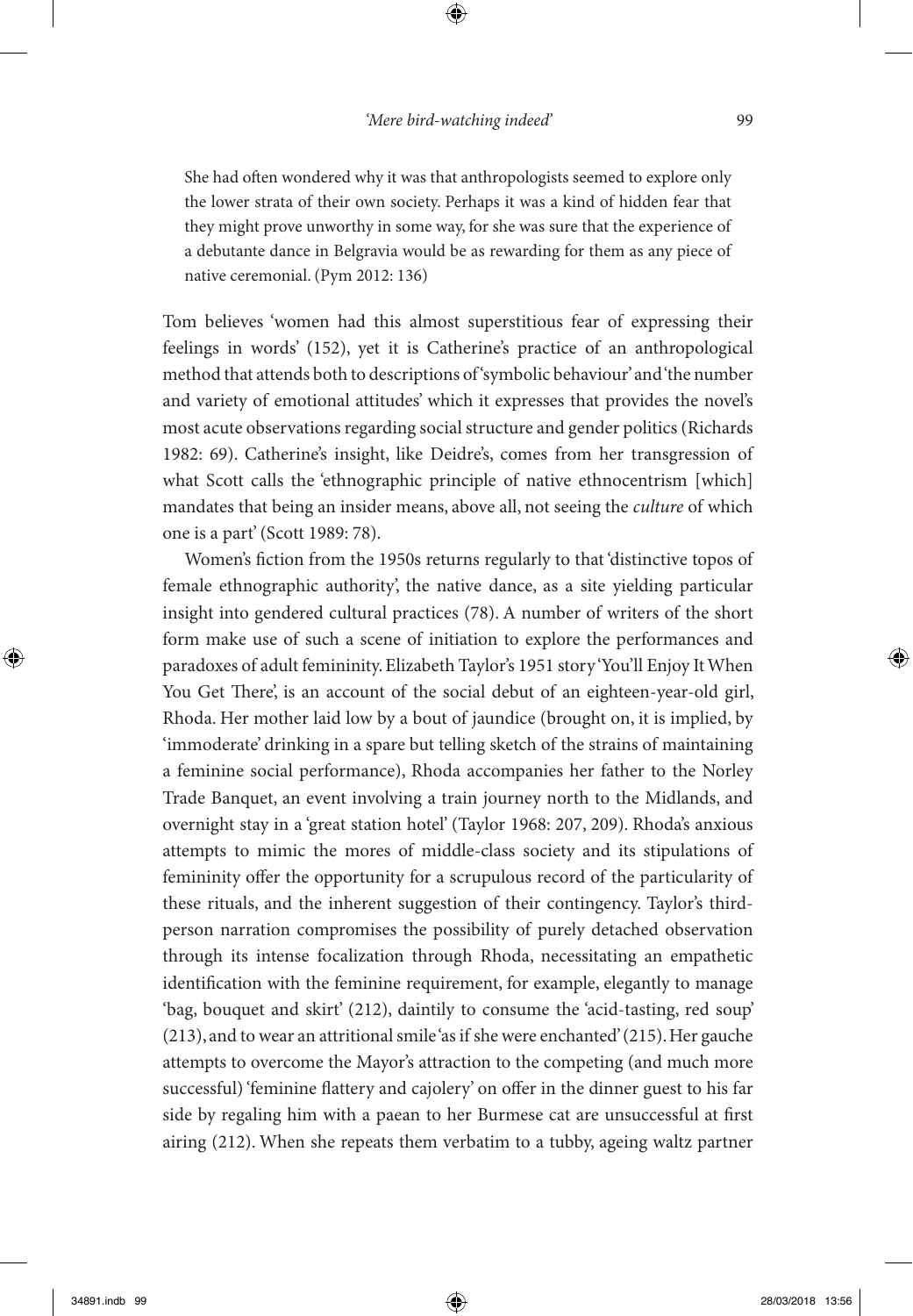⊕

who is ultimately revealed to be the Mayor without his neck chain, her humiliation is complete. Scott's study goes on to define 'native ethnocentrism' to mean 'knowing how and when to dance but not grasping the ethnographic significance of the dance' (Scott 1989: 78). Rhoda, a native middle-class girl, grasps how and when and why to dance, yet still fails to execute an effective entry into the practices and institutions that define and constrict her mother's identity. The Mayor's patriarchal regalia – jewellery, of course, in a neat irony – 'was all she had had to distinguish him from the rest of the bald-headed and obese middle-aged men', her own father amongst their ranks (Taylor 1968: 217). Unlike Catherine, Rhoda is an ingénue, not an anthropologist. Rather, the story's free indirect discourse demands empathetic engagement at the same time as it conducts a dispassionate record of details. Taylor's text makes its readers into participant observers of a (failed) feminine rite.

In Attia Hosain's 1953 story 'The First Party', the unnamed protagonist's unfamiliarity with the urban Indian milieu into which her marriage has brought her is used to present the reader with a series of anthropological observations that again combine the analysis of symbolism with a scrutiny (and empathic engendering) of its emotional effects. Listening to the chatter of the female party-goers, the unnamed newly-wed, the narrative voice informs us,

found the bi-lingual patchwork distracting, and its pattern, familiar to others, with allusions and references unrelated to her own experiences, was distressingly obscure. [. . .] Their different stresses made even talk of dress and appearance sound unfamiliar. She could not understand the importance of relating clothes to time and place and not just occasion; nor their preoccupation with limbs and bodies, which should be covered, and not face and features alone. They made problems about things she took for granted. (Hosain 1988: 18)

Hosain settled in Britain in 1947, leaving India shortly after partition to avoid moving to the newly-created Pakistan. Through a varied sequence of settings and cultural allegiances, her collection *Phoenix Fled* maintains a focus upon kinship relations, and the schism between traditional and emergent cultures. In 'The Street of the Moon', the young wife Hasina, who ends the story forced to prostitute herself, represents a rebellious but ultimately abject modernity, but in 'The First Party', the new bride sits (albeit shakily on the edge of a chair) as a bastion of conservatism, experiencing a burgeoning repulsion for the 'new women' around her, the 'wicked, contemptible, grotesque mimics of the foreign ones among them for whom she felt no hatred because from them she expected nothing better' (21). The story turns upon a paradox – the wife's realization that

◈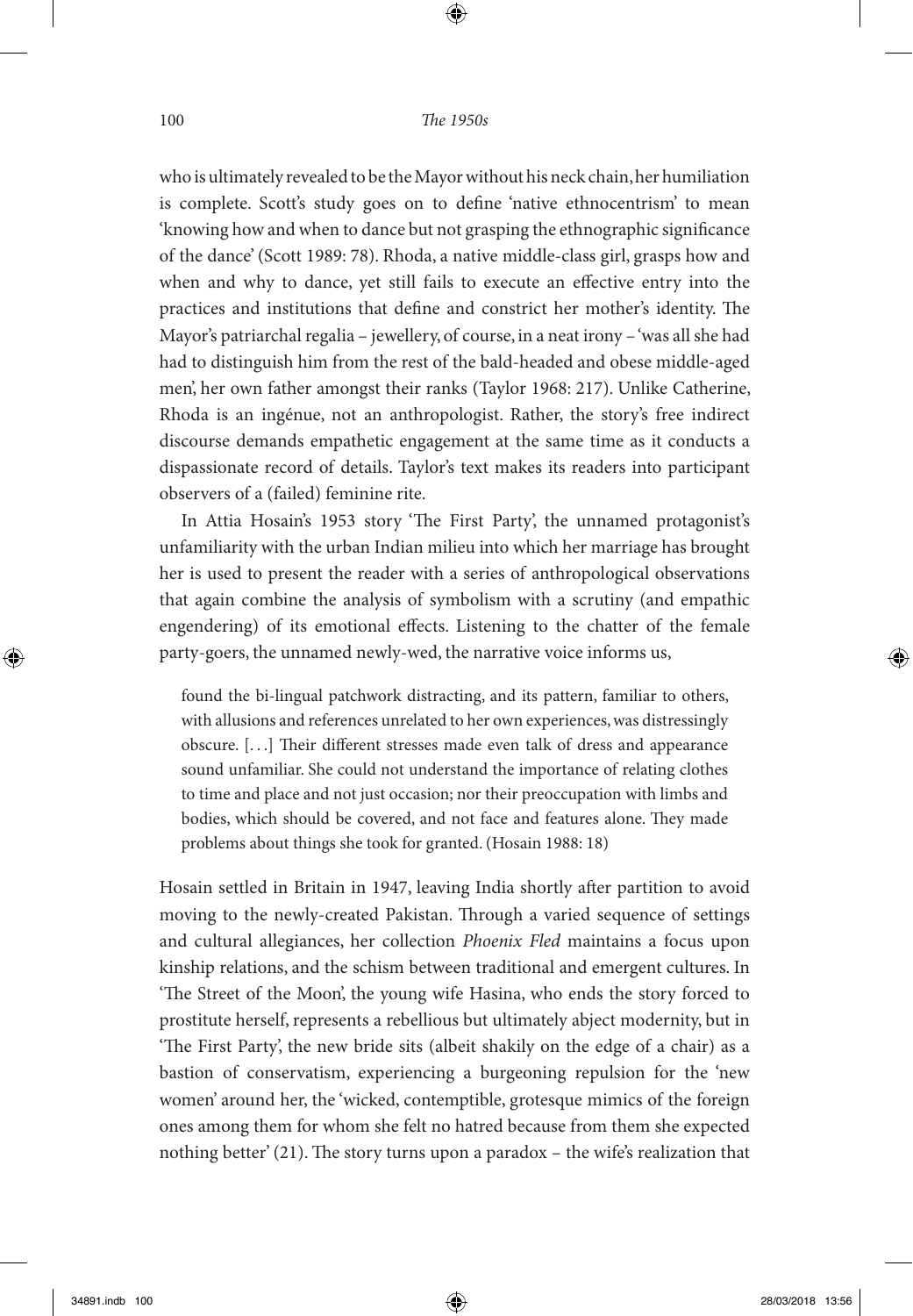⊕

conformity to this new society, though abhorrent, is her traditional duty: 'now she saw her husband was one of the destroyers; and yet she knew that above all others was the belief that her life must be one with his. In confusion and despair she was surrounded by ruins' (22). 'The First Party' offers its reader a complex series of anthropological observations: it renders a Western-style femininity reproduced by Indian women in a pre-partition nation as it is perceived by the daughter of an older cultural tradition of gendered behaviour. As such, the femininity contemporary to the 1950s British reader – and by that token, *all* femininity – is revealed as mobile and contingent. At the same time, the fear engendered in the bride by a future she perceives to be disturbingly unrestricted – one in which familiar walls lie in ruins – can be read as a response not solely to social, domestic structures, but to national and imperial ones as well. Reflecting upon his own ethnographic experience and his contribution to anthropological theory, Clifford Geertz stressed 'the characteristic intellectual movement, the inward conceptual rhythm, in each of these analyses, and indeed in all similar analyses, including those of Malinowksi – namely, a continuous dialectical tacking between the most local of local detail and the most global of global structure in such a way as to bring them into simultaneous view' (Geertz 1983: 69). Hosain's anthropological fictional practice reveals the supposedly 'private sphere' of female emotional experience to be radically implicated in the public processes of social, cultural and political change (and vice versa). Again, this is achieved through a technique of third-person narration with exclusive and intense focalization through the central female character.

The dynamics of anthropology then, are perpetual and dialectical, demanding emotional engagement, performative commitment and scrupulous observation. Though largely missing from the academy (Richards is a notable exception), a body of women authors of the 1950s were inscribing in their fiction an anthropology of their everyday experience of the cultural productions and expectations surrounding their gender. Inured as they were to the unmistakeable artifice and conflicting roles of hegemonic feminine culture, the liminal role of participant observer, so problematic within the binary discourse of the patriarchy, was already embedded in their artistic practice. This anthropology of the feminine can, despite enduring accusations of the political apathy of women of the decade, be understood as an explicitly feminist act. Both Taylor and Hosain use initiation into a particular cultural context in order to expose a society's expectations of femininity. By contrast, Brigid Brophy's 1953 story 'His Wife Survived Him' uses an exit – from a party and the way of life it symbolizes – to effect its feminist critique. As the story opens, the central character, Patricia, is

◈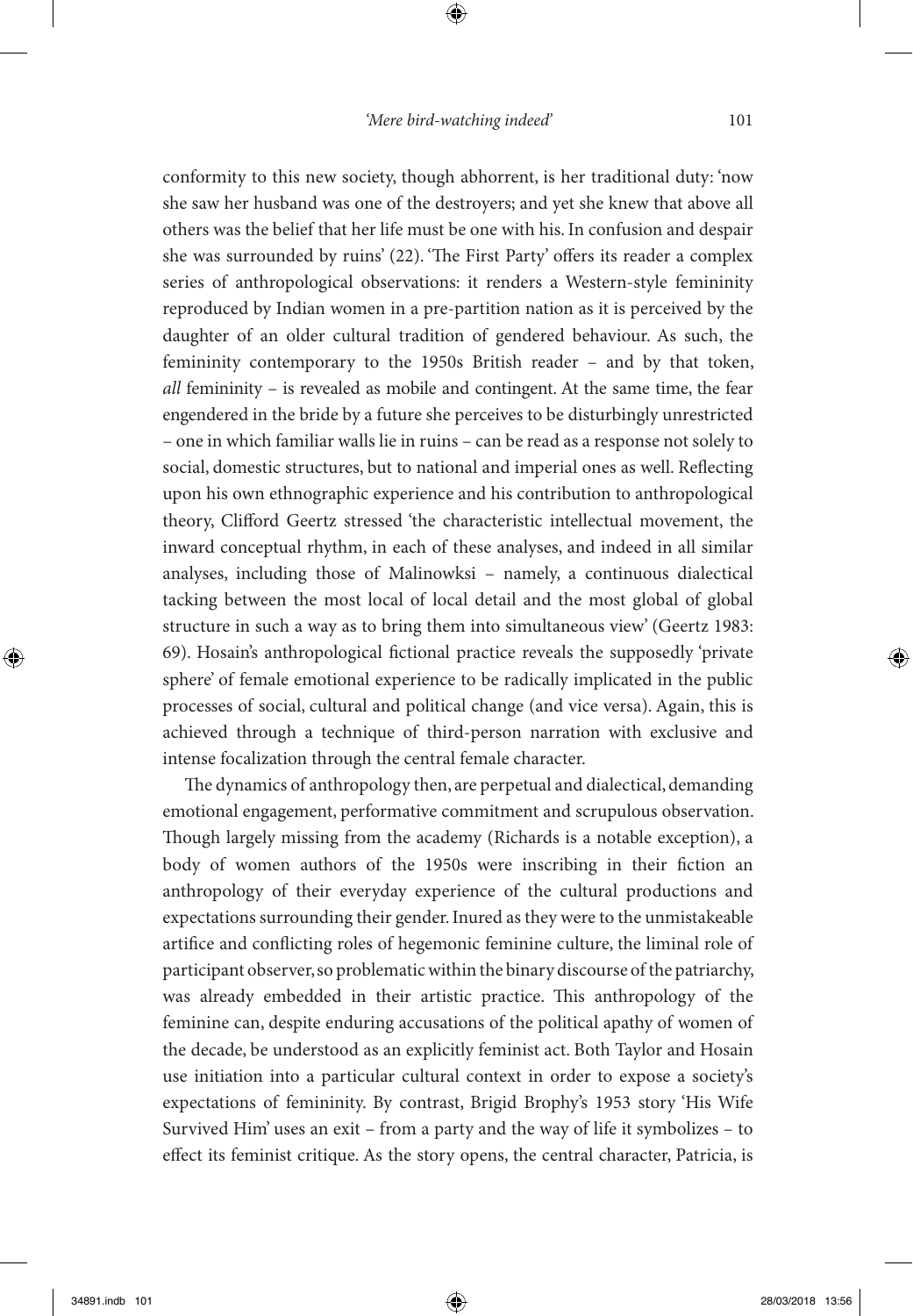caught in the middle of a cocktail party conversation (between two men) about female submission. One man intimates that women are failing society: he pronounces that they have a duty to resist patriarchy as everyone has a duty to resist a dictator, yet they give way to men because they have 'no sense of morality' (92). Patricia feels, the narrator notes wryly, 'she could make no contribution, unless she told the little group they were discussing nothing less than history in its entirety, not to mention all personal relationships: and that would hardly be party conversation' (93). Patricia's sense of Geertz's dialectic between the local and the global is clearly keen. Later she claims of these self-pronounced 'moralists' that 'One could tell they had never encountered the problem they were discussing as a situation in their own lives' (94–5). By contrast, she herself is able to move between participation and observation, dissociating herself at times in order to try 'to listen to the party as if she were not in it' (93).

That the personal is political (and vice versa), for Brophy as it is for Hosain, is not in doubt. As an institution that so clearly bridges that divide, marriage offers an ideal field study. Patricia is married to Gavin, a famous actor and an exemplar (according to one male party guest) of 'masculine grace' (97). Part of her role as 'the wife, you know, of – ' (as she is routinely introduced) is to answer the love letters he receives from other women as fan mail (95). Gavin often talks about her task to people they have only just met; 'He seemed to display it as something sweet in himself; evidence of the happiness of their marriage, their – what was the political jargon? – solid front' (97). That phrase 'political jargon' suggests not only that to marry is to commit a political act, but also that the discourse of marriage – of an enduring marriage – is one that is theatrically exploited by politicians. 'Solid front' is thus rendered sinisterly superficial. The language of performance pervades the account of Patricia's experience. Gavin's masculinity – his self itself – is emphasized as something artful: it is a 'statuette' (98), a 'little masterpiece' (107). With a Promethean panache, he has 'moulded his own figure as if it had been clay: and it was the more-than-realistic, the theatrical perfection of the figure which bound people to him regardless of their age and sex' (98). Peacock worship, it would seem, is ubiquitous in these social circles. The prescience of Brophy's gender analysis lies not just in this explicit demonstration of performativity, but also in Patricia's ruthless confrontation of her own complicity in tending and adoring the masculine myth of her husband's identity: 'She asked herself if she was not the most responsible of all' (98).

Answering letters in which women offer themselves to Gavin, Patricia perpetuates a chivalric ideal: 'she said what she imagined an honourable man

◈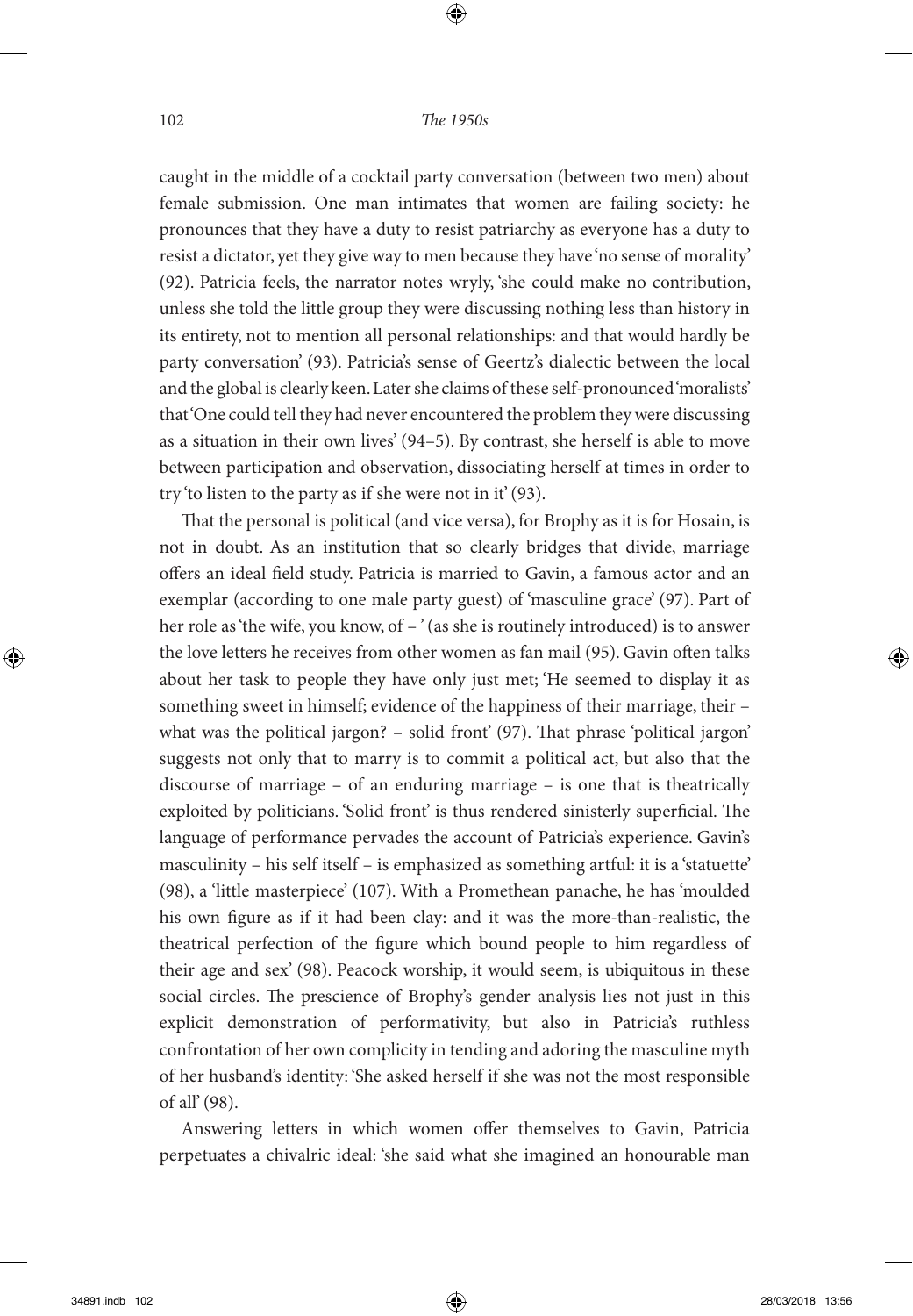would say' (103–4). One of these letters will arrive, after the party, from a woman who spends the evening gazing at Gavin, a model of ideal femininity in that from 'the face, as it attended to Gavin, you could read only Gavin's character. The woman's was the face to be affected, his to affect'. Her spectacular, specular beauty is 'of the type to which thought and emotion added nothing' – it is a reflecting surface (102). Patricia bears witness to this moment, and responds to it later in a letter 'from' Gavin: 'You will realise there is very little I can honourably say to you except that I have read your letter and not lightly considered it. Please be assured that it is destroyed' (113). It is this confrontation with the Platonic passivity of ideal femininity that provokes Patricia to act. Women, the narrator claims, 'had a resistance to mobility, even mobility suggested by a raging sea, and a bias towards the status quo. For them, adventure was to cultivate the old fields. For them endurance of pain was courage' (109). Having moved in and out of participation and observation in the 'continual dialectical tacking' Geertz identifies as characteristic of the anthropological impulse, Patricia decides to leave Gavin, to assert herself in an act of self-individuation amongst the conformative ritual gender practice both of the party and her marriage (Geertz 1983: 69). Yet Brophy does not afford us unmitigated heroic consolation of the existentialist creed. Contemplating her exit, Patricia 'had a notion a great blankness, a lack of direction and intention, would come down upon her once she had settled into the state of not being Gavin's wife, but to cease to be Gavin's wife – that was an act' (Brophy 1953: 114–15). That word 'act', though, in a story about the bad faith of actors, has ambiguous existential significance.

Brophy's style in 'His Wife Survived Him' is conspicuously experimental. Though the story adopts a combination of third-person narrative voice and focalization through the central female character, both voice and focalization sporadically drift beyond Patricia, providing a textual model of a more indeterminate selfhood in a blend of symbolic analysis and realist experience. Penelope Mortimer's 1956 novel *The Bright Prison* (the prison is marriage; the brightness, financial and social privilege) adopts a similar approach in the inclusion, in its latter half, of a plot development that functions on the level of psychic symbolism to the point of surreality. Again we might meaningfully trace a shift across the writing gathered here similar to that identified by Kuper in postwar anthropology: 'Many were ready to shift their interest from norms and action ['what really happens', in Malinowski's phrase] to symbolic systems' (1985: 168). Contemporary reviewers showed displeasure with this breach of the realist style that dominated so much 1950s fiction: Philip John Stead in the *Times Literary Supplement* considered the early part of *The Bright Prison* to be:

◈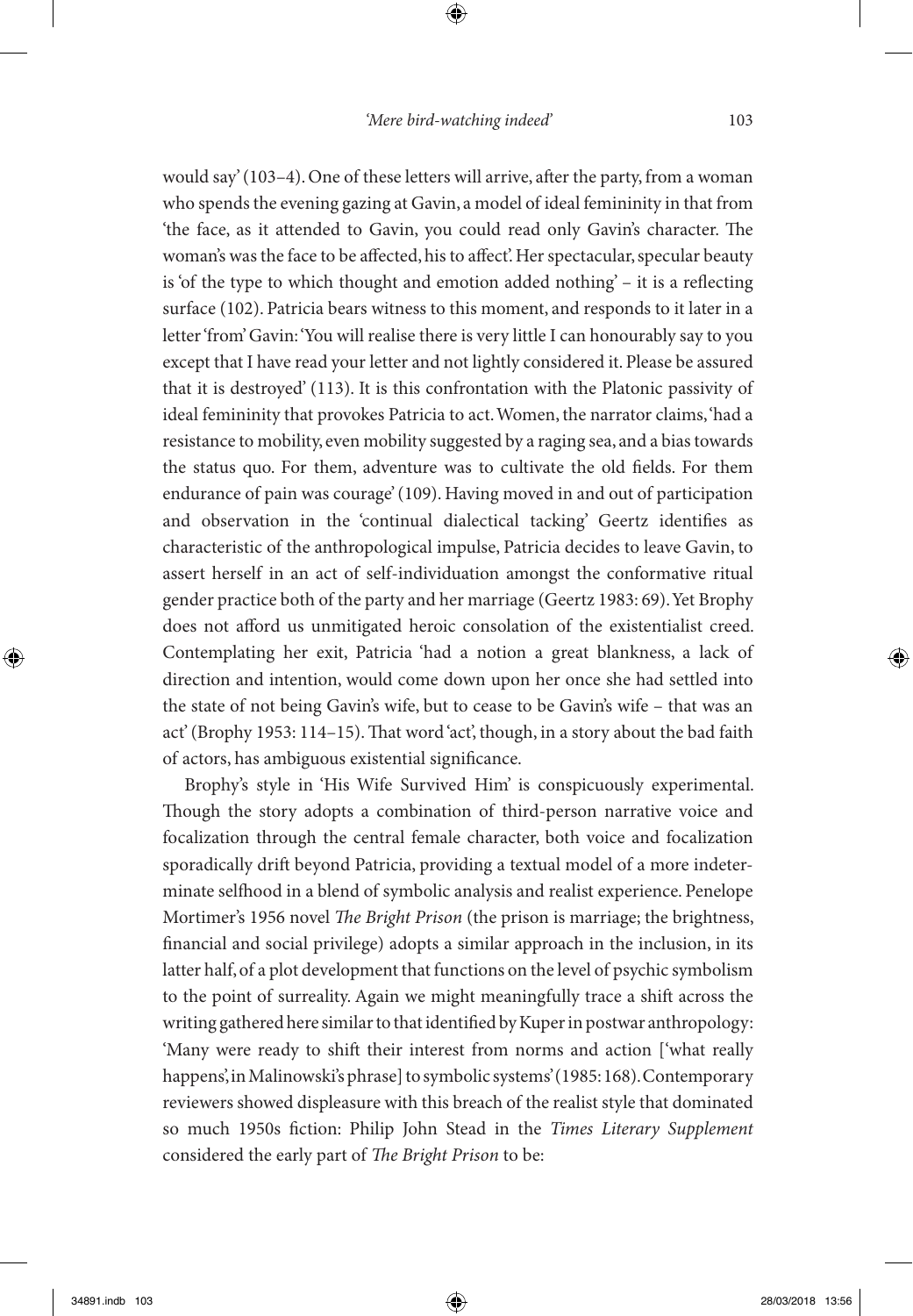⊕

credible and just, but in the later chapters it hovers uneasily between fantasy and realism when the husband and wife find ephemeral partners who turn out to be already involved with each other. There is an arbitrary symbolism about this that quite unnecessarily takes away from the truth of the earlier writing. (Stead 1956: 590)

In fact, that 'uneasy' state between fantasy and realism is invoked with regularity throughout the novel, in its dedicated recognition of the role of myth and symbol in everyday experience.

Antonia and Mark Painton married thirteen years ago, conceiving their first daughter, Georgina, within a month. Their experience thereafter – three more children, a beautiful house, Antonia's domestic role, the servicing of Mark's legal career – has been dictated by convention: they 'did things not because they were right or wrong, pleasant or unpleasant, but because there was no alternative' (Mortimer 1956: 36). As such, the bright myth of their 'ideal' marriage now feels to both to be a tenuous thing, subject to disruption by any change: in their beautifully appointed dining room, the frame of their wedding photo shines, but the picture inside 'was dark, indistinct' (29). Change erupts with the sudden illness of their daughter Charlotte, and their insecurities are proven correct, as their ideal home swiftly becomes a deserted house, its cushions un-plumped by the absent housewife, and fog creeping in through an open front door, and drifting from room to room (109). To Antonia, the 'house no longer meant anything to her: it was a myth in which, disillusioned but without rancor, she no longer believed' (178). With Antonia's reckless abandonment of her domestic and maternal duties, Mortimer invokes a current of feeling approximating a postwar folk panic. John Bowlby's 1953 study *Childcare and the Growth of Love* came from his report commissioned by the World Health Organization after the Second World War, in which he was charged to consider the presiding assumptions and methods of institutions caring for homeless children. The risk of his concept of 'maternal deprivation' was taken up as rife in any situation in which a mother was absent. Christina Hardyment states judiciously that:

Bowlby cannot be blamed any more than Freud for the fact that the meat of both men's findings was borrowed from the world of the abnormal, where they were established from observation of extreme cases of psychic abuse, and applied over-enthusiastically to normal life. (2007: 228)

Nonetheless, as American anthropologist Margaret Mead was to note of the prevailing cultural insistence that a mother should never be separated from her child, this can be interpreted as 'a new and subtle form of anti-feminism in which

◈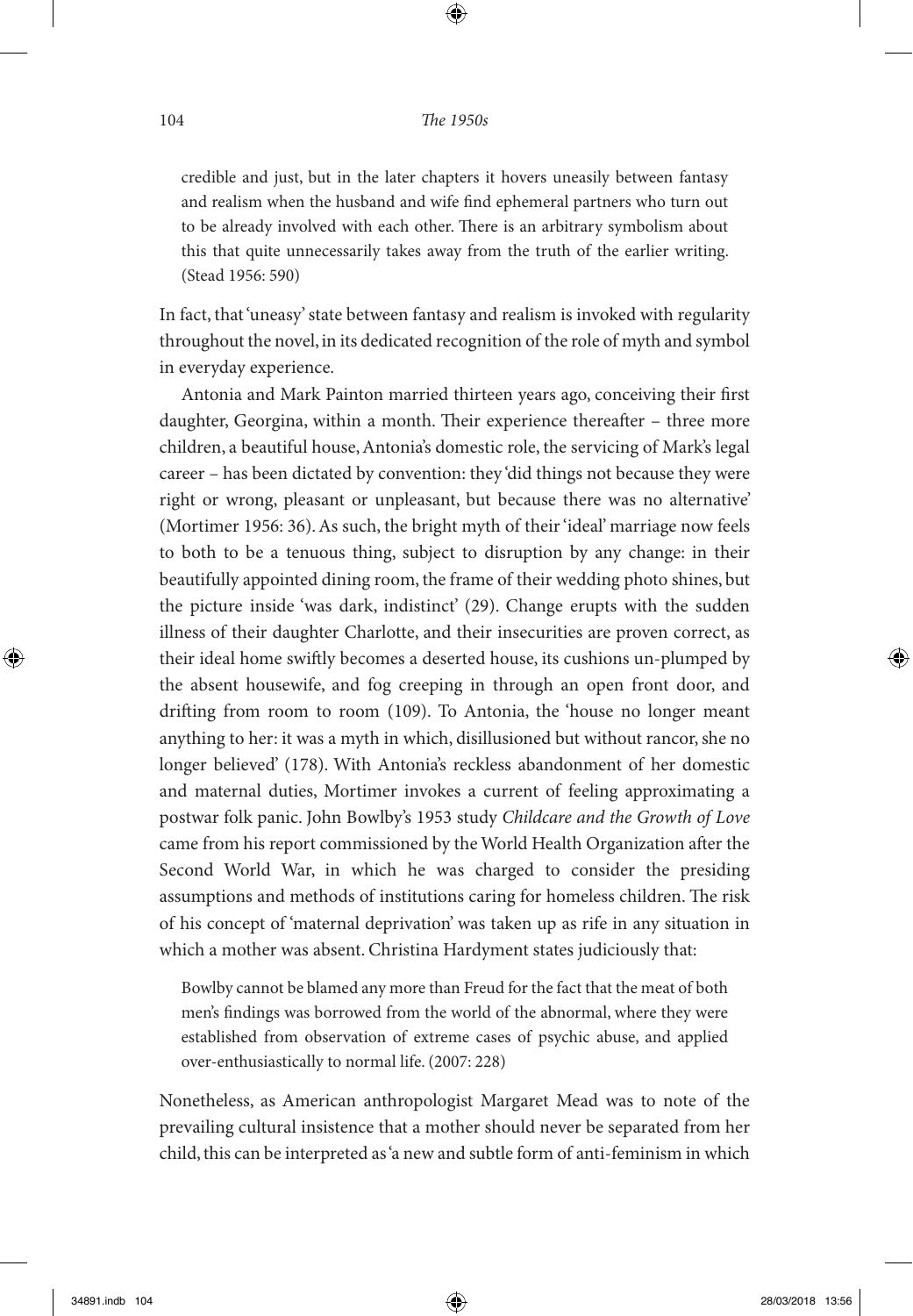men – under the guise of exalting the importance of maternity – are tying women more tightly to their children' (1954: 480). Mortimer, like Pym's Catherine Oliphant, derives income from a 'bright magazine style' of writing – in Mortimer's case, pseudonymously, as 'Ann Temple', agony aunt of the *Daily Mail* (Pym 2012: 65). Her various voices of the 1950s – in newspaper columns and novels – testify to an array of competing valences of orthodox femininity, economic necessity and editorial line. Having castigated a correspondent weighing up the social pressures and financial implications of a baby for her reluctant tone when considering 'the miracle that transforms both of you into full and complete human beings, that links you with all the past and all the future so that you have the feeling if not the understanding of the permanence and the meaning and the purpose of life', she then soothes, 'Don't think I am unsympathetic with you' (Temple 1952: 2).

At the opening of *The Bright Prison*, Charlotte is turning seven, and a ritual gathering has been organized in the house, involving a guessing game in which the names of figures from history are attached, unseen, to each child:

Desultorily, the children wandered about the enormous nursery, the labels carefully pinned on net, taffeta and velvet. They looked at each other's backs and tittered a little and kept asking, 'Am I a man or a woman?' – the only distinction they seemed to recognise. (Mortimer 1956: 19)

That the category of gender is fundamental to identity is not an assumption confined to children. Reneging on her role of housewife and mother, Antonia is lost. So too is Mark when he ceases to return home from work to a redolent domesticity. Stead's disquiet at the novel's elements of fantasy might in part have been generated by Mortimer's notable determination to demonstrate the way in which parental sensuality, long since absented from the 'not very magnificent act' of intercourse, becomes bound up in the bodies of children (187). Of his daughter Charlotte, exquisitely beautiful and unintelligent, Mark 'only knew that the thought of her body hurt or offended gave him physical agony. She was his only sensual pleasure, the only thing in his life whose beauty and delicacy had not been ravaged by habit' (99). The bedroom of the widower David's daughter expresses his sublimated desires rather than the child's own preferences. Antonia discovers it to be a place in which:

the world of childhood had been made terrifying, obscene, by the elimination of all mystery, eccentricity or pain: wherever the eye searched it fell flatly on sexy rabbits; winged midgets simpered insanely round the walls; suffused by the rosy brothel light, the room was a cosy hell, a child's hell. (215–16)

◈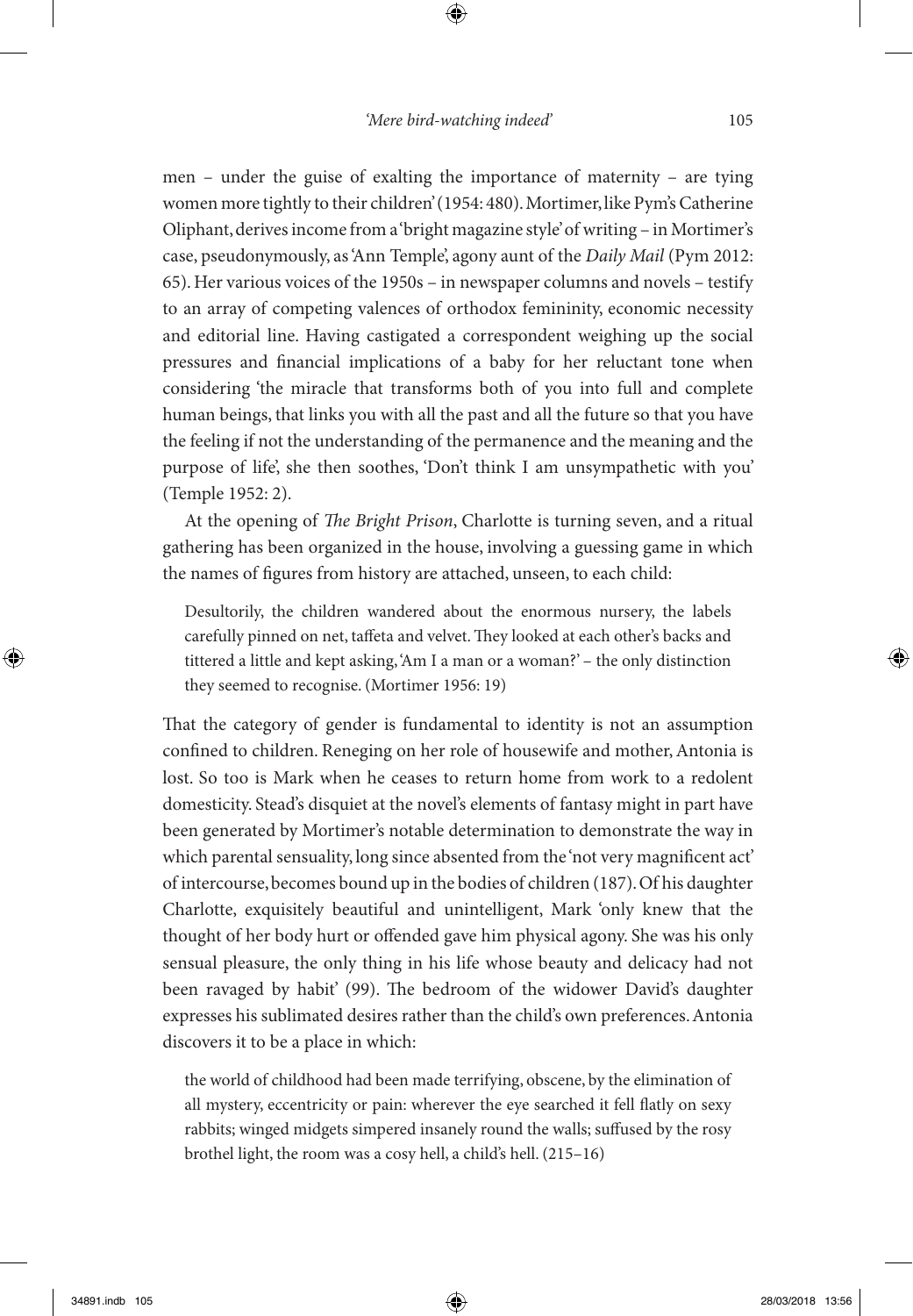⊕

Antonia instinctively rejects a role as surrogate mother to Annette (even as she explores the possibility of a relationship with David). At a drunken, surreal (adult) party, the mysterious (and appropriately named) Mr Teasedown teases Antonia, 'Presumably maternal attraction, like sex attraction, is discriminating? You don't want to fall into bed with every child you meet?' (200).

Mortimer's unflinching acknowledgement of the totems and taboos of uppermiddle-class London society is part of a strategy of foregrounding cultural relativity in order to paint that (polite) society as underlain by inchoate impulses that threaten constantly to break through its civilized veneer. Antonia approaches the children at Charlotte's birthday party 'like someone approaching a group of wild animals, feeling that they might suddenly charge or, on a signal from their leader, break away, swarm delicately and savagely through the house, destroying it' (18). Mark, entering another (adult) party, notes its 'savage and indefinite roar, the sibilant undertone, the rise and slight shriek and immediate death of individual voices' (206). Previously, adrift, drunk and in a pub with Barbara, a young woman he meets in the hospital at which Charlotte is being treated for appendicitis, he lashes out at a dachshund in the arms of a 'terribly queer' young man (209). Looking around, he sees how every 'face was a mirror reflecting a strange and horrifying image, himself; nowhere could he see reflected the sober and loving man, husband, father, that he knew himself to be' (149). His wife, his speculum, has been misplaced. Rather than focalizing the narrative solely through Antonia, Mortimer opts for a technique of roving free indirect discourse that allows insight into the points of view of multiple characters, as well as their participant observations of the society that both includes and others them. So, for example, though Antonia provides the novel's empathetic centre, we also share Mark's disorientated terror at his faltering marriage, and David's detached observation of Antonia as 'the embodiment of all the mysteries which in his own marriage had remained unsolved, a native of a world he had briefly seen and at the time disliked, frightened then by the peculiar dangers, rigid laws, the terrifying possibility of instant destruction which now in middle age he found fascinating' (164).

Though the novel's central male characters are treated judiciously in that their reprehensible behaviour is made comprehensible, it is women – mothers and daughters – who lie at the centre of Mortimer's novel and its anthropological observation. Antonia's two eldest daughters diverge markedly in their response to received femininity – Georgina, at twelve, is an 'awkward, angular child impossible to think of as a woman' (87), while it takes her parents days to distinguish the suffering of Charlotte's illness from her characteristic, beatific

◈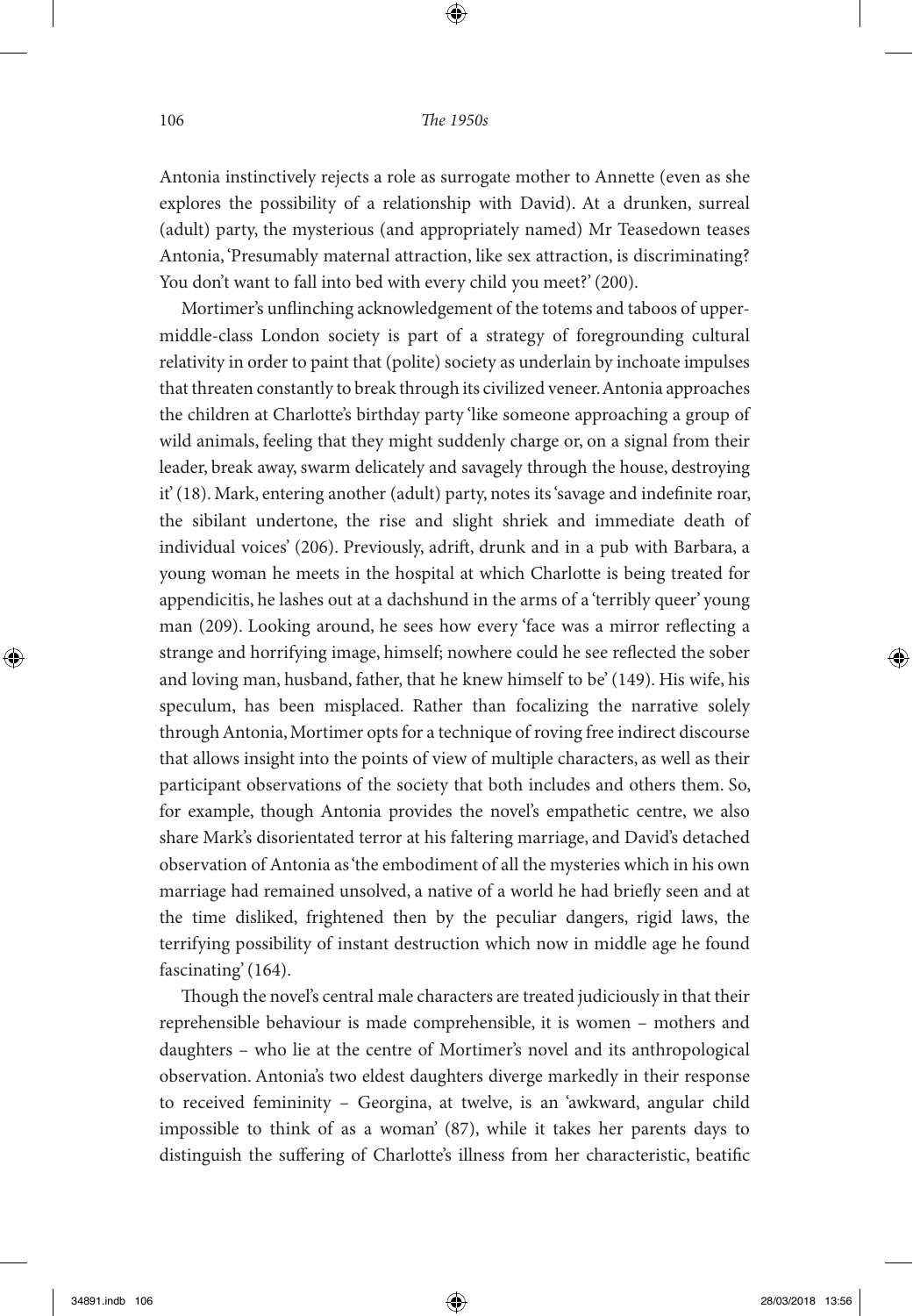⊕

passivity. Annette, David's daughter, who has lost her mother so young, maintains a faux innocence that is more a comfort to her father than it is to herself – receiving a toy rabbit, she decides to call it Cuddlepie, rightly believing 'that her father liked these sweet names she found for her toys, she thought that she might placate him' (175). Both Mark and David locate a kind of tortured respite in an idealized femininity that can exist only in girls rather than grown women. Barbara, tantalizingly childlike and referred to as 'the girl' throughout the novel, dandles the potential, perhaps, of a new womanhood, but lapses ultimately into convention to give Annette a 'nice Mummy to bath her and put her to bed' (222). Hannah Gavron emphatically noted that, for the middle-class respondents to her survey, the 'impact of the birth of the first child on the young mothers in this sample was tremendous, because it changed them from being a new kind of woman to being the traditional woman' (Gavron 1966: 135). Barbara's own mother, in hospital, likes to see her daily, but not for long – after all, Barbara claims to Mark, 'It's terribly difficult to think of anything to say, especially to one's mother' (Mortimer 1956: 97). Antonia's own mother, having modelled domestic complicity all her life, is landed with the two youngest Painton children as their parents rove apart. Battered by Felicity's questions, she has but one response:

Why do you grow old, die, love, weep, grow hungry, why do you live at all? 'You must ask your mother,' Mrs Levington said.

'Does she know?' 'Yes,' Mrs Levington said. (195)

She promptly dies, desperately maintaining the idea that her own relentless battle ('food reduced to meals, dirt trapped, mending wrestled with, disorder vanquished, victory gained', 57) has made her daughter's life both easier and more meaningful. Yet Antonia's agonized confusion, and Barbara's dull detachment, belie that idea of a continuum of maternal wisdom or an enduring female history (or herstory). At Charlotte's party, one child, given Antonia's clue of 'a woman. In history. With red hair', can only proffer, hopelessly, 'Rita Hayworth?' (20).

## The 'reformer's science'

The great national and social work of Britain in the 1950s – the Welfare State, and the rebuilding of Britain – was underpinned by a particular model of gender. The decade's femininity is easily identified – in media, cultural and policy texts – as a powerful organizing concept privileged to the extent that it purportedly overrides any other economic, personal or social differences. Yet Bronislaw Malinowski's observation on what he called 'savage society' might equally be

◈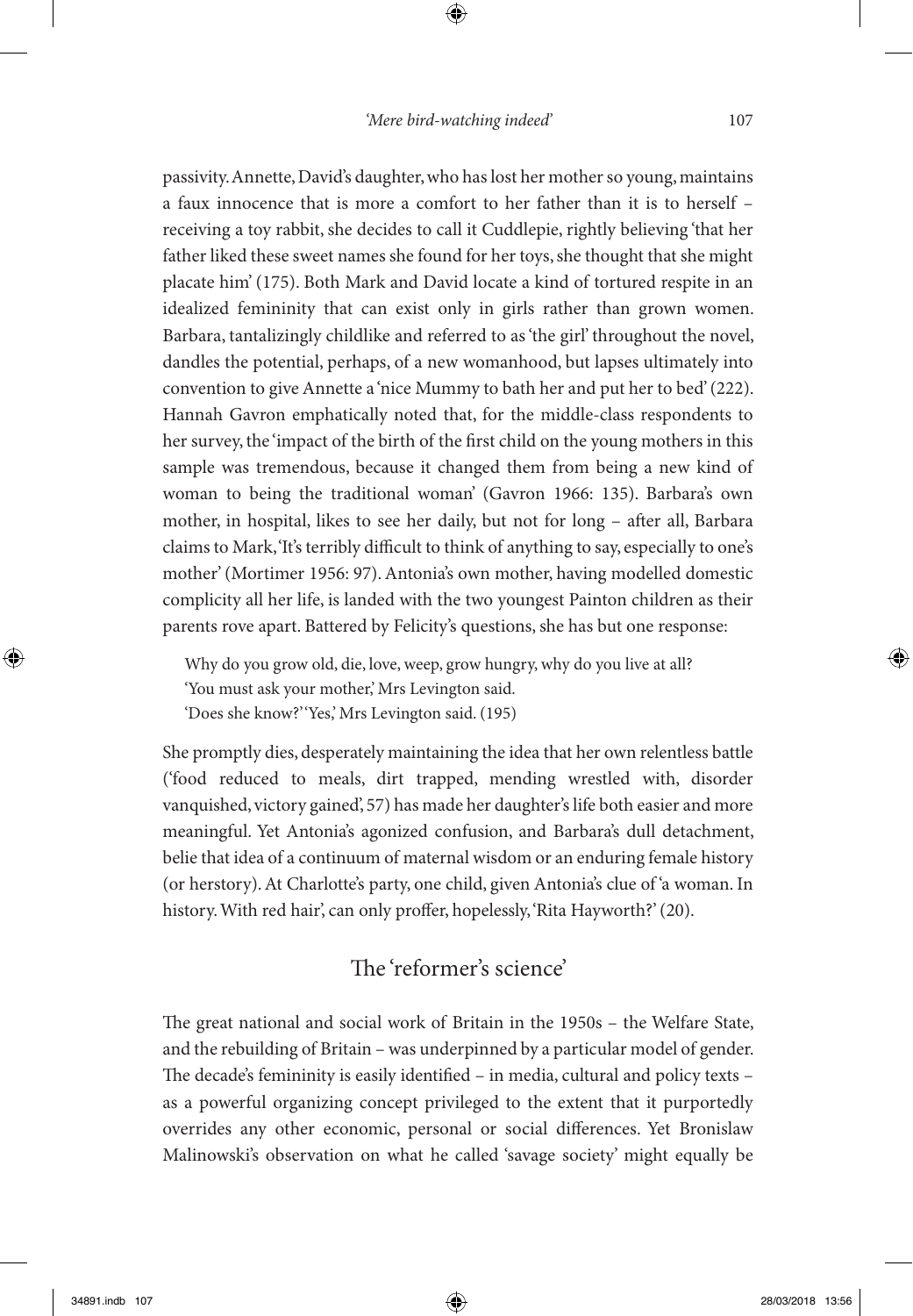⊕

applied to its ideology, for it was 'not a consistent logical scheme, but rather a seething mixture of conflicting principles' (1926: 121). During a time in which debates around the proper education of young women were similarly seething, the experience of femininity had the potential to school female authors in the cognitive expertise that underpinned Malinowski's professional practice – that of participant observation, in which the anthropologist operates at two levels simultaneously, engaging and scrutinizing. Anthropology's inherent concern with incipient bias and the power structures of observation and reporting make it a mode of study that prompts attention to writing style and narrative voice, and the relationship of both with political power. The fiction considered here unanimously conducts its work in third-person free indirect narration, which enables and demands the 'dialectical tacking' that Geertz identifies as the 'inward conceptual rhythm' of the anthropological discipline (Geertz 1983: 69). It understands the female experience that it documents at both a symbolic and a lived level, balancing attention to the individual psyche and its cultural environment, and prefiguring a dual approach that is to underpin the work of the Second Wave. As Edwin Ardener was to put it, 'Men's models of society are expressed at a metalevel which purports to define women. Only at the level of the analysis of belief can the voiceless masses be restored to speech' (Arderner 1975: 14). E.B. Tylor, holder of the first university post in anthropology in 1884, called anthropology the 'reformer's science'. The findings of his discipline, he anticipated would allow the 'great modern nations to understand themselves, to weigh in a just balance their own merits and defects, and even in some measure to forecast [. . .] the possibilities of the future' (Tylor 1896: v). 1950s feminist discourse may not often be explicit in its fiction, but women writing through the decade are nonetheless evincing a project that will realize at least some of these future possibilities.

### Works cited

Adam, Ruth. *A Woman's Place: 1910–1975*. London: Persephone, 2011.

Appadurai, Arjun. 'Putting Hierarchy in its Place'. *Cultural Anthropology* 3: 1 (1988): 36–49.

Arderner, Edwin. 'Belief and the Problem of Women'. *Perceiving Women*, edited by Shirley Ardener. London: J.M. Dent & Sons, 1975. 1–17.

Arderner Edwin. *Coastal Bantu of the Cameroons, Western Africa Part XI, Ethnographic Survey of* Africa. Ed. Daryll Forde. London: International African Institute, 1956.

Barstow, Stan. *A Kind of Loving*. London: Michael Joseph, 1960.

◈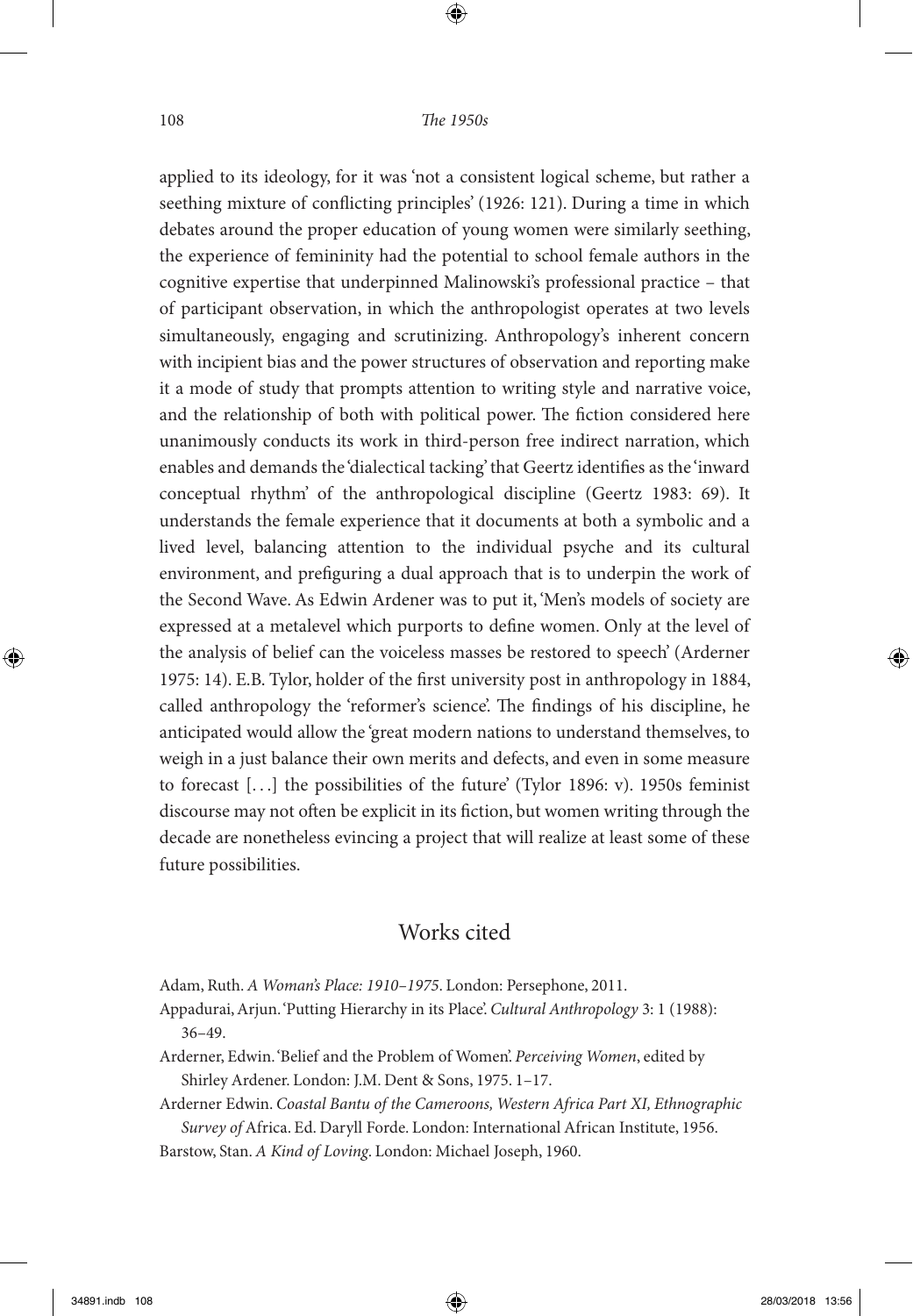Berger, John. *Ways of Seeing*. Harmondsworth: Penguin, 1972.

- Beveridge, William Henry. 'Social Insurance and Allied Services' ('The Beveridge Report'), *Internet Modern History Sourcebook*, edited by Paul Halsall. 1942. Fordham University, New York 1997. Available online: http://www.fordham.edu/halsall/mod/ 1942beveridge.html (accessed 22 January 2018).
- Braine, John. *Room at the Top*. 1957. Harmondsworth: Penguin, 1959.
- Brophy, Brigid. 'His Wife Survived Him'. *The Crown Princess & Other Stories*. London: Collins, 1953, 92–115.
- Bowlby, John. *Childcare and the Growth of Love*. 1953. Harmondsworth: Penguin, 1966.
- Buzard, James. *Disorienting Fiction: The Autoethnographic Work of Nineteenth-Century British Novels*. Princeton and Oxford: Princeton University Press, 2005.
- Campbell, Olwen W. *A Report on the Conference of The Feminine Point of View*. London: Williams & Norgate Ltd., 1952.
- 'Conservative's Hat Trick'. *The Times*, 10 October, 1959: 6.
- Cooper, William. *Scenes of Provincial Life*. 1950. London: Macmillan, 1969.
- Cots, Michael. *Barbara Pym*. Houndmills: Macmillan, 1989.
- Engels, Friedrich. *The Origin of the Family, Private Property and the State: In the Light of the Researches of Lewis H. Morgan*. 1884. London: Lawrence & Wishart, 1941.
- Ferguson, Marjorie. *Forever Feminine: Women's Magazines and the Cult of Femininity*. London: Heinemann, 1983.
- Ferrebe, Alice. *Masculinity in Male-Authored Fiction 1950–2000*. Houndmills: Palgrave Macmillan, 2005.
- Ferrebe, Alice. 'Elizabeth Taylor's Uses of Romance: Feminist Feeling in 1950s English Fiction', *Literature and History* 1: 19 (2010): 50–64.
- Gavron, Hannah. *The Captive Wife: Conflicts of Housebound Mothers*. London: Routledge & Kegan Paul, 1966.
- Geertz, Clifford. 'From the Native's Point of View: On the Nature of Anthropological Understanding'. *Local Knowledge: Further Essays in Interpretive Anthropology*. New York: Basic Books, 1983, 55–70.
- Hardyment, Christina. *Dream Babies: Childcare Advice from John Locke to Gina Forde*. London: Francis Lincoln Ltd, 2007.
- Highmore, Ben. *Everyday Life and Cultural Theory: An Introduction*. London: Routledge, 2000.
- Hoggart, Richard. *The Uses of Literacy: Aspects of Working-class Life, with Special References to Publications and Entertainments*. London: Chatto & Windus, 1957.
- Hosain, Attia. *Phoenix Fled*. 1953. London: Virago, 1988.
- Kuper, Adam. *Anthropology and Anthropologists*. London: Routledge, 1985.
- Laski, Marghanita. *The Village*. London: The Cresset Press, 1952.
- Liddell, Robert. *A Mind at Ease: Barbara Pym and Her Novels*. London: Peter Owen, 1989.
- Malinowski, Bronislaw. *Argonauts of the Western Pacific*. 1922. Routledge: London, 2014.
- Malinowski, Bronislaw. *Crime and Custom in Savage Society*. 1926. Paterson, NJ:
	- Littlefield, Adams, 1972.

◈